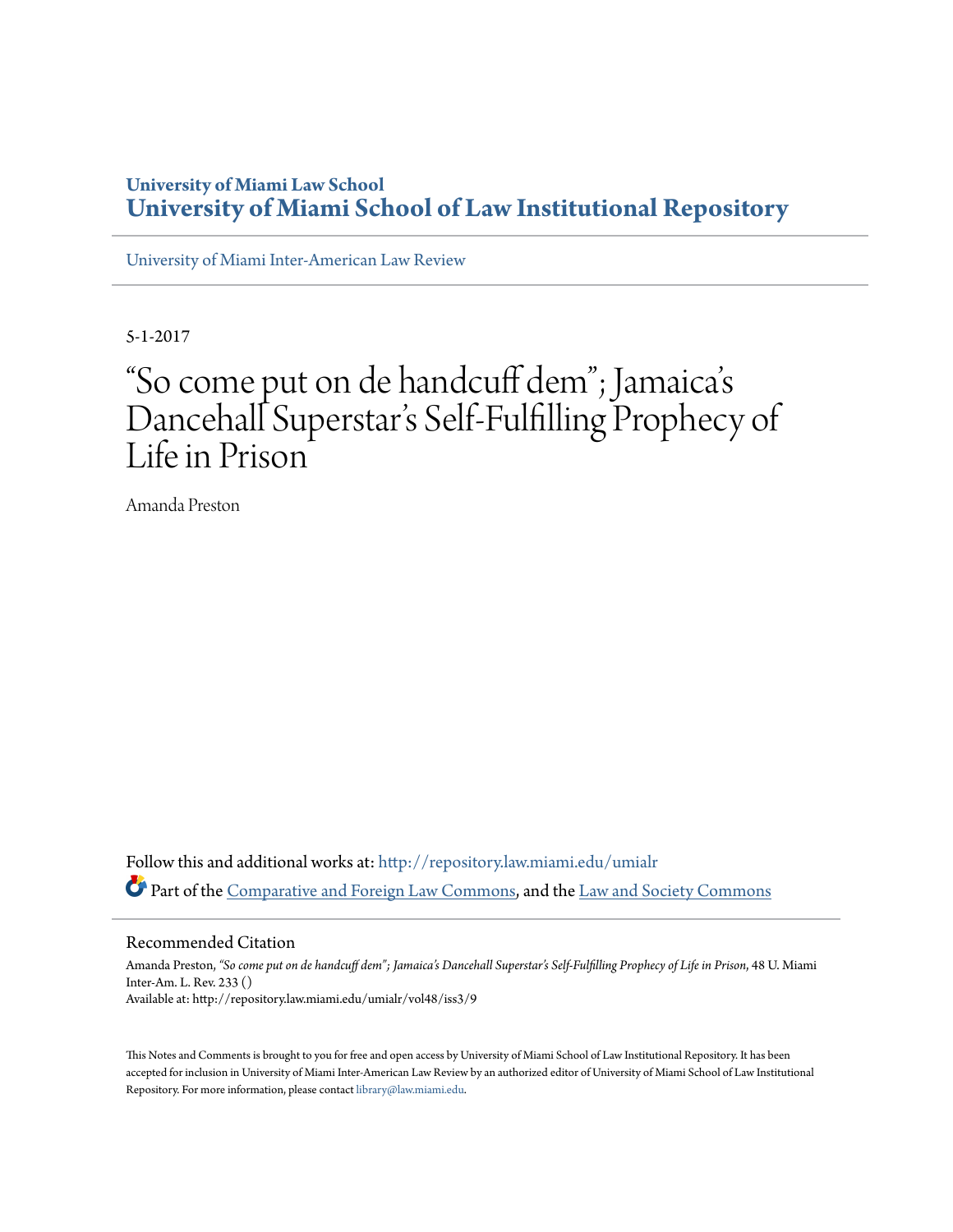# **"So come put on de handcuff dem"; Jamaica's Dancehall Superstar's Self-Fulfilling Prophecy of Life in Prison**

Amanda Preston\*

*In the United States, it was O.J. Simpson. In South Africa, it was Oscar Pistorius. But in Jamaica, it was Adidjah Palmer. Labeled by many as the trial of the century, the case against Palmer—a dancehall superstar better known as Vybz Kartel—saw controversial rulings, immense media scrutiny, and an unprecedented level of public discourse. When the 39 year-old music artiste was sentenced to life in prison, the island's 2.7 million population was divided among those who applauded with approval and those who wept and cried foul. The latter category claimed that it was not Palmer who was prosecuted, but rather his image and all that dancehall music stood for. But does the government really hate dancehall, and if so, did that really make a difference?*

*This Note seeks to examine whether dancehall music plays as large a part in Jamaica's agenda as many say it would,* 

 $\overline{a}$ 

<sup>\*</sup> Amanda E. Preston graduated Cum Laude from the University of Miami School of Law in May 2016. She currently practices complex commercial litigation, specializing in construction and condominium law. During law school, Amanda was an Executive Editor for the University of Miami Inter-American Law Review, and an active member of the Charles C. Papy Jr. Moot Court Board. Born and raised in Kingston, Jamaica, Amanda received her Bachelor of Arts in Political Science and International Relations from Hofstra University in Long Island, New York. During her undergraduate studies, she published and defended an Honors Thesis utilizing the case study of the Jamaican drug cartel named the "Shower Possee" as an examination of the U.S. War of Drugs and its interplay with local governments. Amanda would like to dedicate this paper to her parents, John and Doreen Preston, as well as her late grandmother, Barbara Preston.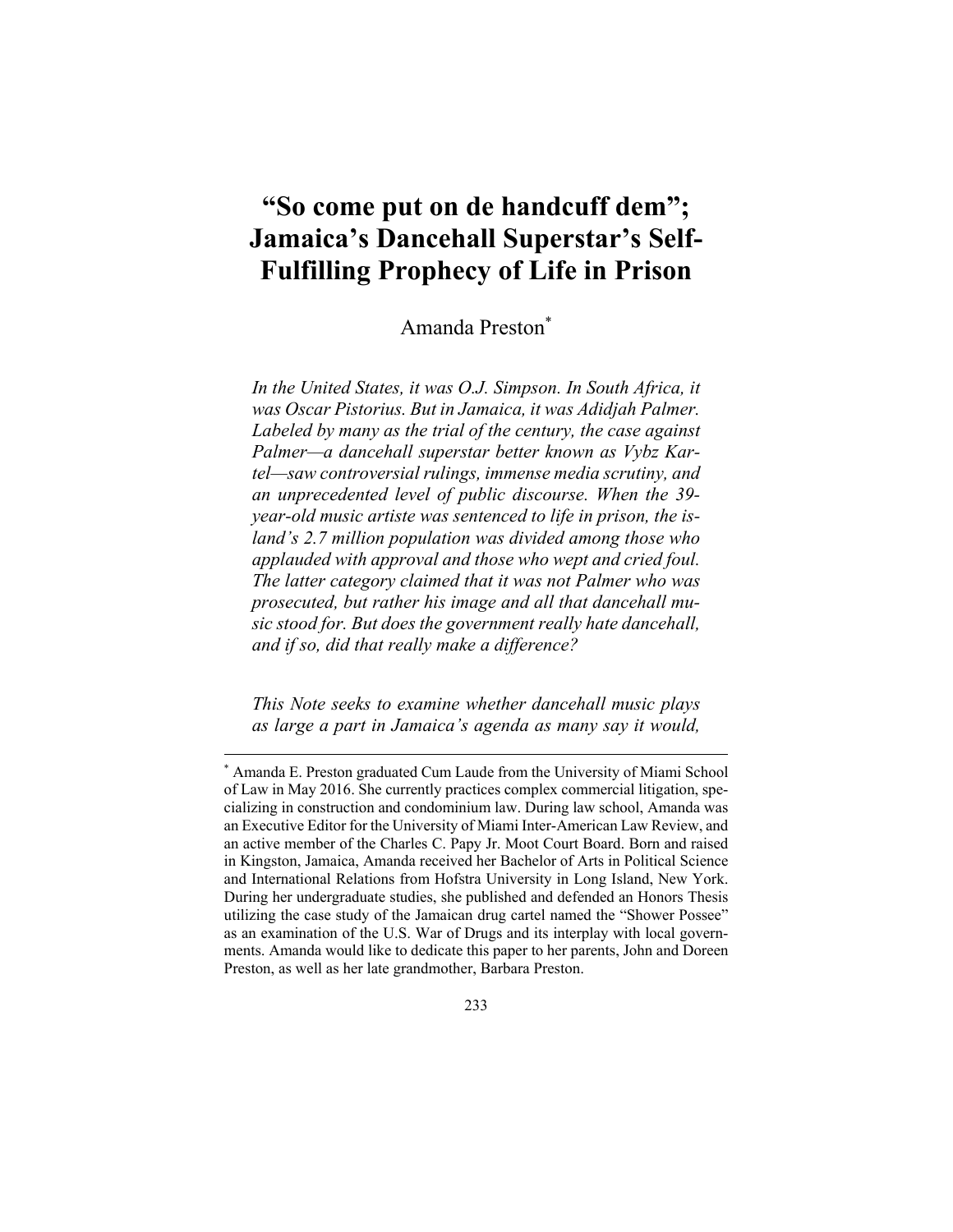*and therefore, whether Kartel's trial was more than just a murder case. This Note will first provide a background of dancehall music and the role that it plays among most Jamaicans, and will include a brief overview of the public's reaction to its controversial messages and imagery. This Note will also discuss Adidjah Palmer, the dancehall artiste popularly known as Vybz Kartel, and will provide a brief summary of his 2014 criminal trial for murder chargers. This Note will also discuss the ways in which the Jamaican government demonstrates the position taken against dancehall artistes and the music they produce. In doing so, this provides an opportunity to consider the concerns of critics of Kartel's verdict, who opine that the favoritism displayed towards the prosecution—which many believe was responsible for Kartel's sentencing—was a case of the means justifying the ends. In other words, it was an opportunity to make an example out of the artiste and to show that no person is above the law.* 

#### INTRODUCTION

In the United States, it was O.J. Simpson. In South Africa, it was Oscar Pistorius. But in Jamaica, it was Adidjah Palmer. Labeled by many as the trial of the century, the case against Palmer—a dancehall superstar better known as Vybz Kartel—saw controversial rulings, immense media scrutiny, and an unprecedented level of public discourse. When the 39-year-old music artiste was sentenced to life in prison, the island's 2.7 million population was divided among those who applauded with approval and those who wept and cried foul. The latter category claimed that it was not Palmer who was prosecuted, but rather his image and all that dancehall music stood for. But does the government really hate dancehall, and if so, did that really make a difference?

This Note seeks to examine whether dancehall music plays as large a part in Jamaica's agenda as many say it would, and therefore, whether Kartel's trial was more than just a murder case. First, this Note will provide a background of dancehall music, and the role it plays as a cultural staple to most Jamaicans. The first section will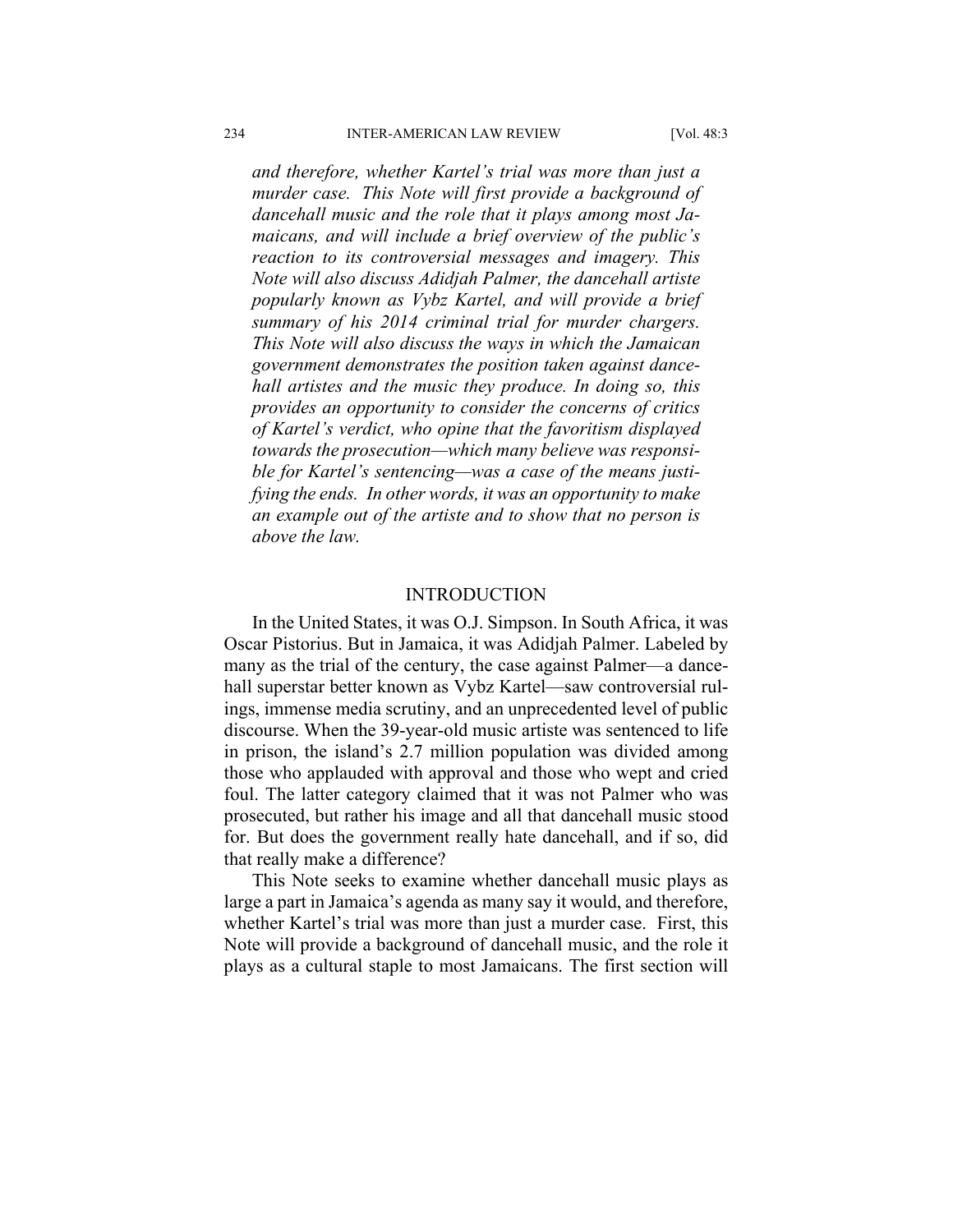#### 2017] INTER-AMERICAN 235

also provide a brief overview of the public's reaction to its controversial messages and their effect. The section will then introduce Kartel, who has been dancehall's most famous (but controversial) figure for over a decade. This section will also describe Kartel's music, and the messages of violence and sex celebrated in his lyrics.

Second, this Note will discuss the 2014 criminal trial against Kartel. Given the length of time that the trial took—in fact, it was the longest in Jamaica's history<sup>1</sup>—the Note will focus on the most controversial ruling made by the public, which was the admission of unverified cell phone evidence.

Third, this Note contemplates the ways in which the Jamaican government demonstrates the position taken against dancehall artistes and the music they produce. In doing so, this provides an opportunity to consider the concerns of critics of Kartel's verdict, who opine that the favoritism displayed towards the prosecution—which many believe was responsible for Kartel's sentencing—was a case of the means justifying the ends. In other words, it was an opportunity to make an example out of the artiste and to show that no person is above the law.

#### BACKGROUND

Dancehall is the most influential form of popular culture in Jamaica.<sup>2</sup> Originally, the term referred to the venue—the "hall" where dances and parties were held. $3$  However, contemporary use of the term refers to the name of the genre of Jamaican popular music that emerged in the early-1980s.<sup>4</sup> While embodying traits from

 $\frac{1}{1}$  *Vybz Kartel Found Guilty of Murder*, THE GUARDIAN (Mar. 14, 2014), https://www.theguardian.com/music/2014/mar/14/vybz-kartel-guilty-murder-lizard-williams. 2

NORMAN STOLZOFF, WAKE THE TOWN AND TELL THE PEOPLE 1 (Duke Univ. Press 2000).

<sup>&</sup>lt;sup>3</sup> DONNA P. HOPE, INNA DI DANCEHALL: POPULAR CULTURE AND THE POLITICS OF IDENTITY IN JAMAICA 26 (Univ. of West Indies Press 2006) [hereinafter INNA DI DANCEHALL], *available at* http://site.ebrary.com/lib/univmiami/reader.action?docID=10342248. 4

*Id.* at 27.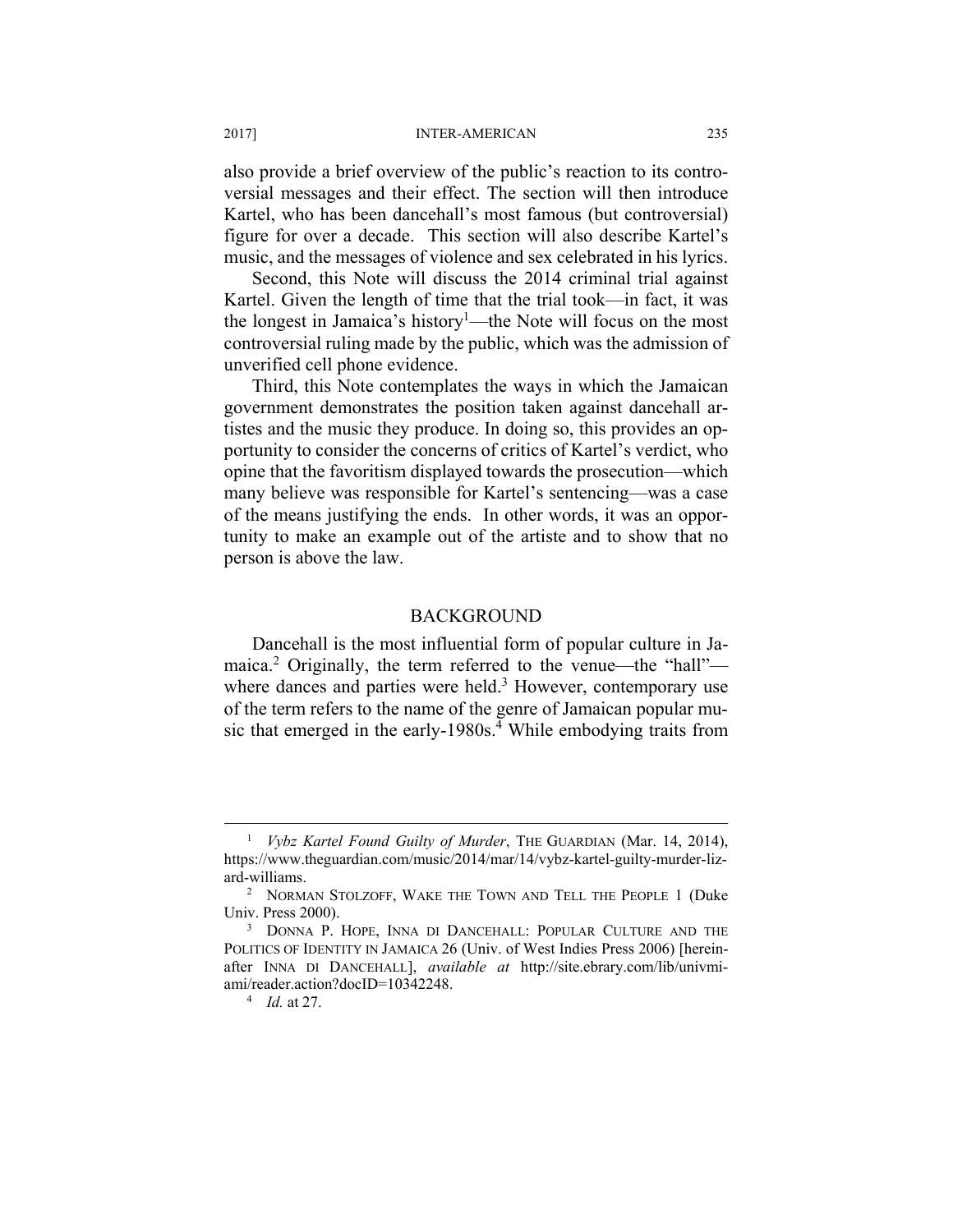classic Jamaican genres—such as mento, ska, roots rock, and reggae—dancehall manages to occupy its own unique role in late-twentieth century Jamaican culture.<sup>5</sup>

In addition to representing the island's lower-class black youths' favorite recreational activity, dancehall serves as a vehicle for them to create a unique identity for themselves within a local, national, and global context.<sup>6</sup> Many interpret the dynamic and flamboyant fashion trends as opposition to the conservatism promoted by those who are higher up within Jamaica's class hierarchy.<sup>7</sup> Lyrical and performance clashes provide a platform for individuals and groups to emerge as conquering heroes and household names. Moreover, dancehall's ability to infiltrate the daily lives of the middle and upper class communities—known as 'uptown'—who now celebrate it, has crystalized its title as the true and legitimate embodiment of what Jamaica has—and indeed wants—to offer.<sup>8</sup>

The many members of the public who vocalize their opposition to Dancehall's crude messages cite numerous reasons in support. Primarily, civic disapproval of the genre often focuses on the effect that it has on its largest audience, i.e. teenagers and young adults. In an open letter to the Editor of the Jamaica Gleaner, the principal of Ardenne High School in Kingston, composed of nearly two thousands students ranging between 10 and 18 years old, wrote:

> Dancehall is not just the music, but it is a culture which impacts dress, fashion and body language; it influences attitude . . . It is this mindset that is now affecting so many of our young people in school. They are following the dancehall culture of 'badmanism', 'hottie girls', 'nuff girls', 'nuff skin' and body parts exposed, 'nuff slackness', public wining and grinding, 'bling and more bling', and everything else that the culture promotes . . . There are parents who are indulging in this dancehall lifestyle and who, therefore, cannot guide their children to lead moral, self-disciplined lives. The children and the parents

 <sup>5</sup>  *Id.*

 $^{6}$  STOLZOFF, *supra* note 2.

 $^7$  *See id.* at 2.

*See id.* at 69-70.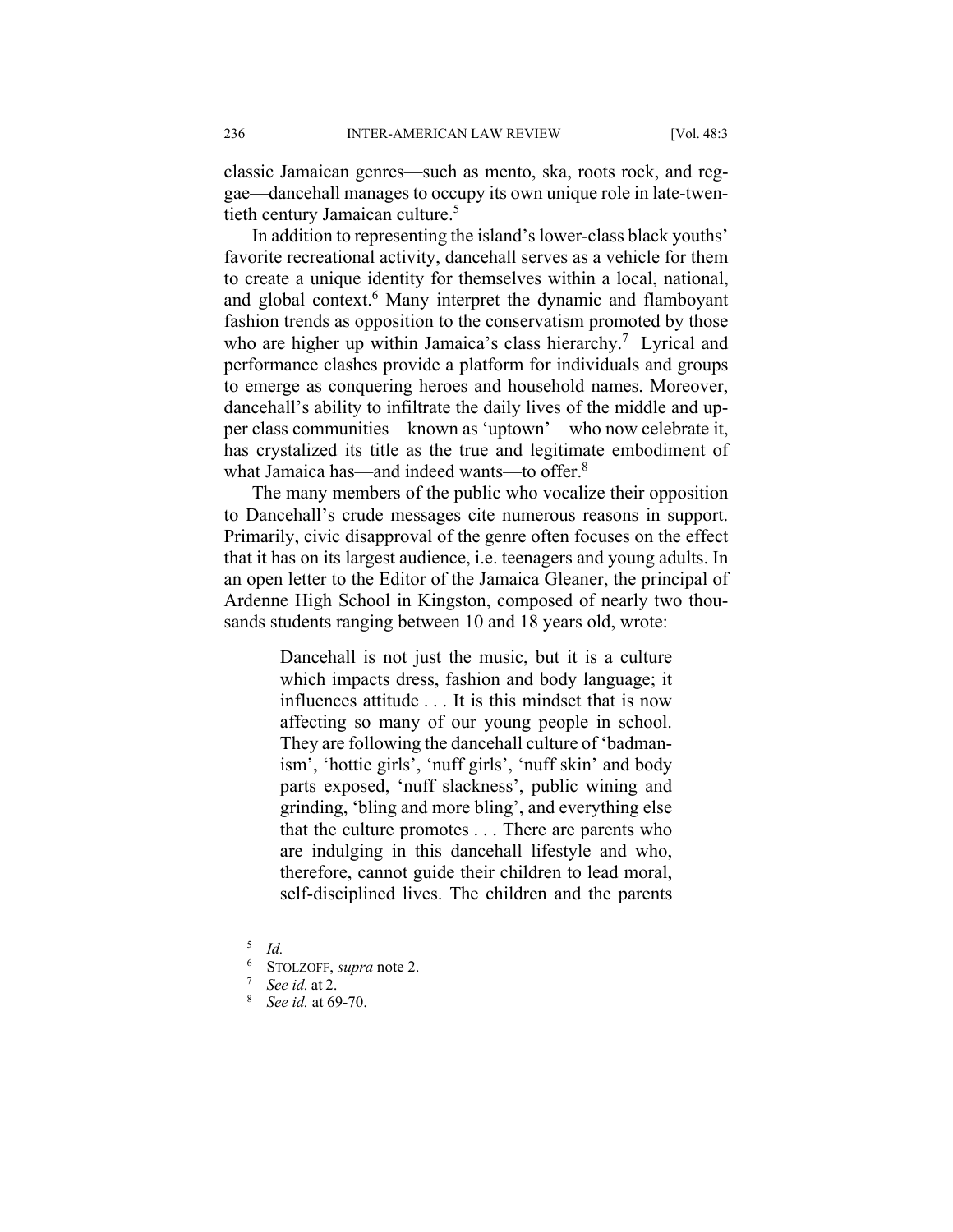are now both indulging in the dancehall slackness . . . This exposure to unbridled slackness from an early age has ensured that we produce a generation whose morality has been warped from the beginning . . . It doesn't matter that the academicians say that dancehall is simply reflecting what is happening in society—Jamaicans know and teachers can testify to the fact that this culture is helping to erode the moral fibre of this society.<sup>9</sup>

Both local and foreign governments seem to share similar concerns regarding the effect that dancehall's messages may have, reflected in the measures enacted to limit the genre's reach. In Jamaica, the Broadcasting Commission responded to public controversy over the hypersexual dance called 'daggering' by banning radio and television stations from playing any songs which reference daggering.<sup>10</sup> Overseas, various governments have yielded to the cries of pressure groups that protest its homophobic, violent, and sexually explicit lyrics. Countries such as the United States, United Kingdom, and Trinidad & Tobago, have not only cancelled performances from dancehall artistes such as Vybz Kartel, Beenie Man, Bounty Killer, and Elephant Man, but have also revoked or denied their visas to keep them out of the country.<sup>11</sup>

Few have mastered the art of transforming controversy into a lucrative business quite like Kartel. Kartel, whose real name is Adidjah Palmer, released his first dancehall single when he was only 12 years old.12 The artiste's rise to fame began in 2002, and featured highlights such as the release of the hit songs "Guns Like Mine" and "Badman," in addition to his on-stage triumph over Ninja Man at

 $\frac{1}{\sqrt{9}}$  Esther Tyson, *Slackness and More Slackness*, THE JAMAICA GLEANER (Apr. 6, 2008), http://old.jamaica-gleaner.com/gleaner/20080406/cleisure/cleisur e5.html. 10 Roxanne Watson, *"Daggering" and the Regulation of Questionable* 

*Broadcast Media Content in Jamaica*, 16 COMM. L. & POL'Y 255, 256 (Summer, 2011). 11 Clyde McKenzie, *Dancehall's Decline,* THE JAMAICA OBSERVER (Apr. 4,

<sup>2010),</sup> http://www.jamaicaobserver.com/entertainment/dancehall-s-decline.

<sup>12</sup> Billboard, *Vybz Kartel — Biography*, BILLBOARD, http://www.billboard.com/artist/431111/vybz-kartel/biography (last visited Oct. 26, 2014).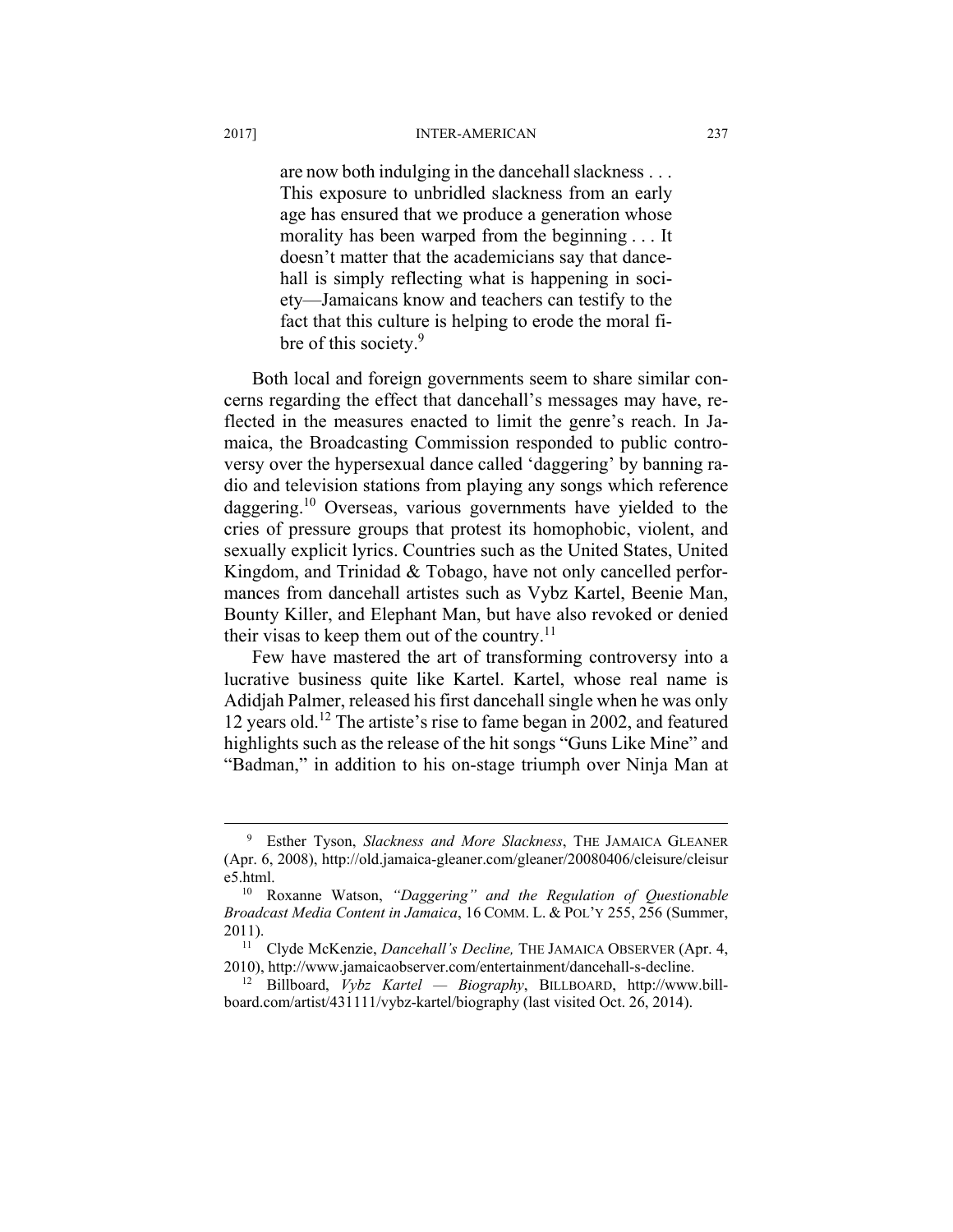Sting, Jamaica's largest performance clash.<sup>13</sup> The deejay's success continued to steamroll over the next decade with the release of countless songs, leading him to become one of Jamaica's most popular dancehall artiste.<sup>14</sup> Kartel has also managed to build an incredible fan base overseas, due to his numerous collaborations with international acts such as Rihanna and Major Lazer.<sup>15</sup>

At the height of his career, Kartel cultivated the 'Portmore' or 'Gaza' Empire, a ring of dancehall artistes, producers, entertainers, and fans who have pledged allegiance to him as their 'boss.'16 Many speculate that the 'empire' emerged due to Kartel's determination to reinvent his neighborhood's image, which was rumored at the time to be a haven for homosexuals.17 Kartel chose to rename his hometown to affiliate it with one of the most violent and deadly geographic territories—Gaza.18 The branding of the Gaza Empire caught fire with Jamaica's lower and working classes; such groups are commonly considered to have embarked on a never-ending search for an identity to be proud of, which often requires belligerence and aggression towards other subjugated groups in an effort to preserve the appearance of power and masculinity.<sup>19</sup>

Kartel's lyrics make no effort to mask their true messages, as rawness is one of dancehall's defining characteristics. Song lyrics depicting violence and confrontation are alarming by design, such as: "Kill dem all and done, tall rifle or handgun, bwoy life ah done, body deh pan di f<sup>\*</sup>cking ground"<sup>20</sup>; "Di war nah done till di whole

 <sup>13</sup> *Id.* 

<sup>14</sup> *See* Max Glazer, *Essential Kartel: Vybz Kartel's 30 Most Essential Tunes*, LARGEUP (2016), http://www.largeup.com/2014/03/31/toppa-top-30-vybz-kartels-30-most-essential-tunes/. 15 *See* Jesse Serwer, *Vybz Kartel Speaks: After Five Years in Prison, He Still* 

*Rules Dancehall*, ROLLINGSTONE (Nov. 16, 2016), http://www.rollingstone.com/

music/features/vybz-kartel-still-ruling-dancehall-after-years-in-prison-w448510. 16 *See Former Members of Kartel's Portmore Empire Say Happy Birthday*, THE STAR (Jan. 7, 2016), http://jamaica-star.com/article/entertainment/20160107 /former-members-kartels-portmore-empire-say-happy-birthday.

<sup>17</sup> DONNA P. HOPE, MAN VIBES: MASCULINITIES IN THE JAMAICAN DANCEHALL, 53 (Ian Randle Publishers 2010).

<sup>18</sup> *Id.* at 54. 19 *Id.* 

<sup>20</sup> Vybz Kartel Lyrics, *"Kill Dem All & Done*,*"* A-Z LYRICS, http://www.azl yrics.com/lyrics/vybzkartel/killdemalldone.html.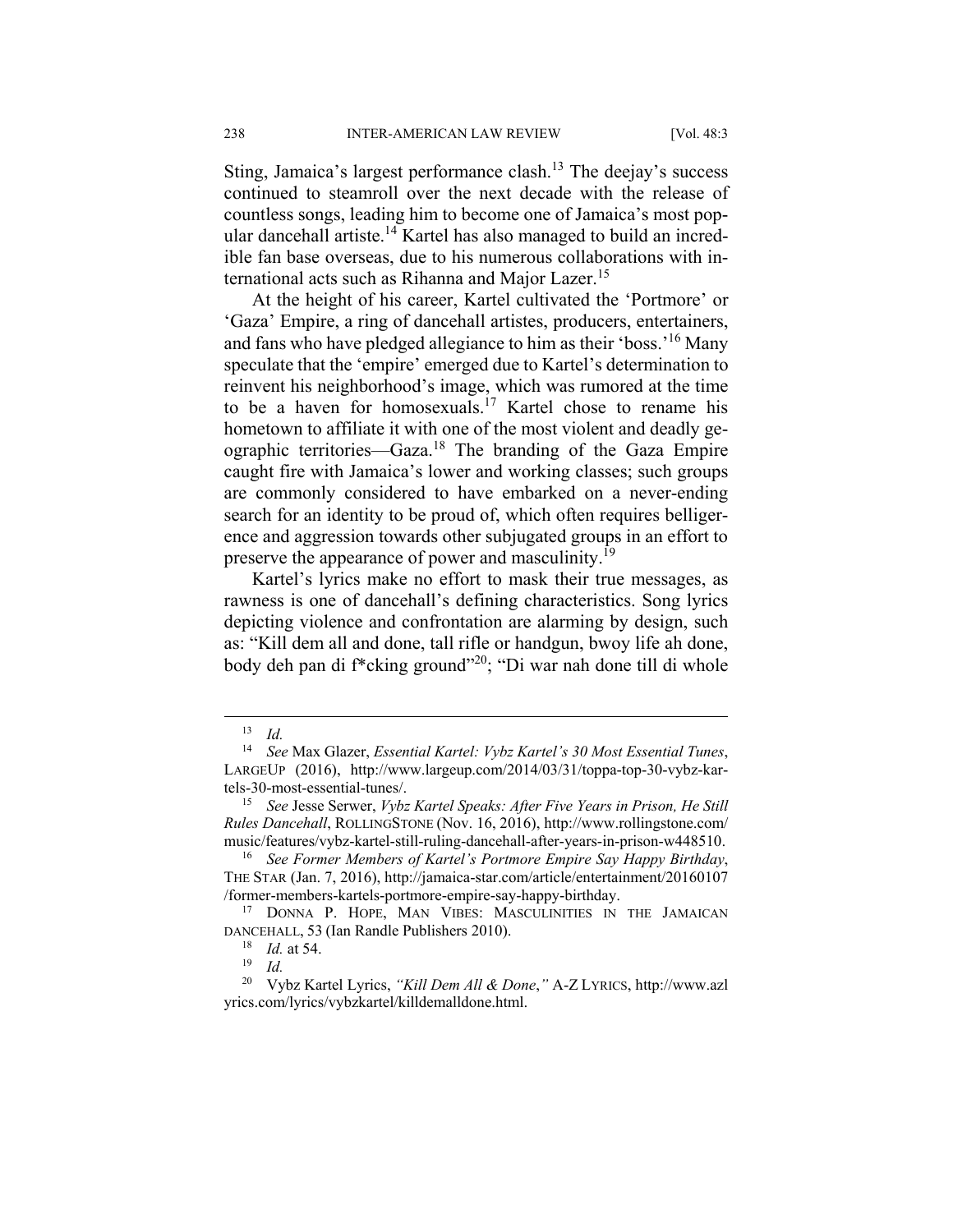2017] INTER-AMERICAN 239

ah dem dead  $\dots$  Gunshot gash him slow foot like orange wid peg<sup>"21</sup>; "Dem bwoy deh nahve nuh gun . . . dem collapse like twin tower,"<sup>22</sup> and; "Sumaddy haffi get gunshot, somebody face a fi puncture."23 Lyrics describing sex are similarly graphic, comparing male genitals to handguns<sup>24</sup>, and commanding that no man "'pon di Gaza" could perform oral or anal sex.25

#### THE VYBZ KARTEL TRIAL

On September 30, 2011, police arrested Kartel on marijuana charges.26 The following month, the artiste was again charged, this time for the murder of Clive 'Lizard' Williams. 27 Police stated that Williams was murdered on August 16, 2011; however, the body was never recovered.28

Kartel's trial began on November 18, 2013.29 The prosecution also named Shawn 'Shawn Storm' Campbell, Andre 'Mad Suss' St. John, Shane Williams, and Kahira Jones, as defendants.<sup>30</sup> A number of witnesses were called in the first month, including: the victim's

m/lyrics/vybzkartel/getgunshot.html. 24 *See* Vybz Kartel Lyrics, *"Romping Shop*,*"* A-Z LYRICS, http://www.azlyri cs.com/lyrics/vybzkartel/rompingshop.html.

25 Vybz Kartel Lyrics, *"Gaza Commandments*,*"* A-Z LYRICS, http://www.az lyrics.com/lyrics/vybzkartel/gazacommandments.html. 26 Patricia Meschino, *Vybz Kartel, Jamaican Dancehall Star, Charged with* 

*Murder*, BILLBOARD (Oct. 4, 2011), http://www.billboard.com/articles/news/466 879/vybz-kartel-jamaican-dancehall-star-charged-with-murder. 27 Glenroy Sinclair, *Kartel Slapped with Another Murder Charge,* THE

JAMAICA GLEANER (Oct. 25, 2011, 12:00 AM), http://jamaica-gleaner.com/glean er/20111025/lead/lead5.html. 28 *Id.* 

*ing Room,* THE JAMAICA OBSERVER (Nov. 23, 2013), http://www.jamaicaobserver .com/news/Witness-testifies-seeing--Lizard--motionless-in-Kartel-s-livingroom\_15532544.

 <sup>21</sup> Vybz Kartel Lyrics, *"4 Star*,*"* A-Z LYRICS, http://www.azlyrics.com/lyrics/vybzkartel/4star.html. 22 Vybz Kartel Lyrics, *"Gun Session*,*"* A-Z LYRICS, http://www.azlyrics.co

m/lyrics/vybzkartel/gunsession.html. 23 Vybz Kartel Lyrics, *"Get Gun Shot*,*"* A-Z LYRICS, http://www.azlyrics.co

<sup>29</sup> *Vybz Kartel Murder Trial Set for Today,* THE JAMAICA OBSERVER (Nov. 18, 2013, 7:05 AM), http://www.jamaicaobserver.com/news/Vybz-Kartel-murder-trial-set-for-today. 30 Karyl Walker, *Witness Testifies Seeing 'Lizard' Motionless in Kartel's Liv-*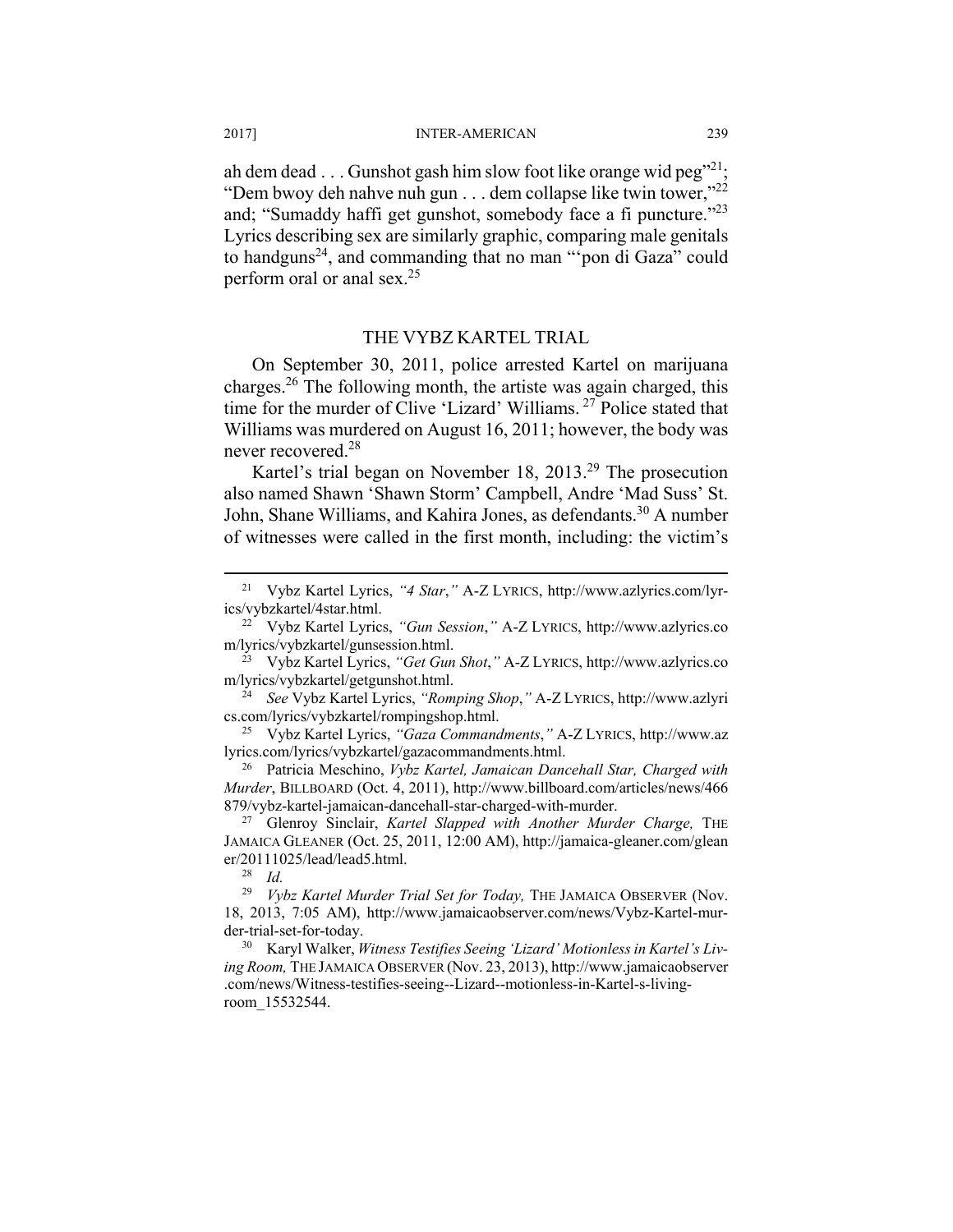sister and girlfriend, who described his state of mind in their last conversations with him; the law enforcement personnel who testified regarding what they found during several home searches; the Assistant Commissioner of police, who testified that in August 2011 the prosecution's main witness willingly gave a statement and identified a house to the police as belonging to Kartel, and; the government forensic analysts who visited Kartel's home in late August, and determined that several fires had been intentionally set.<sup>31</sup>

The testimony that received the greatest reaction, however, came from the same witness who provided the initial statement that led to the arrest of Kartel and his co-defendants. The witness—whose identity was never released in the press—said that in the days leading up to the attack, he and Williams were worried about two illegal firearms that had gone missing while in their care.<sup>32</sup> The witness testified that on August 14, 2011, he overheard a cell phone conversation between Williams and Jones.<sup>33</sup> The witness said that Williams asked Jones to plead with Kartel on his behalf, to which Jones responded that no harm would come to him.<sup>34</sup>

The witness stated that on August 16, 2011, he and Williams were summoned to a house owned by Kartel to account for the missing firearms.35 He stated that Campbell accompanied himself and Williams to the house in a taxi, where Kartel himself invited them inside.<sup>36</sup> The witness testified, "Lizard say he gave 'Browns' then gun to put back, so Mr. Palmer say, 'So wah unnu plan fi do?'<sup>37</sup> Lizard say we plan fi buy dem back. Kahira hold Lizard backway. I saw that, and after that I ran in a room. I think something was going happen to me to."<sup>38</sup> He claimed that he attempted to lock himself in a room at the back of the house, but was stopped by Kartel and Campbell who forced open the door.<sup>39</sup> Kartel allegedly embraced

 <sup>31</sup> Barbara Gayle, *VYBZ KARTEL TRIAL: Fire Was Deliberately Set at Murder Scene – Forensic Expert*, THE JAMAICA GLEANER (Nov. 25, 2013, 4:05 PM), http://jamaica-gleaner.com/power/49502.

 $\frac{32}{33}$  See id.

<sup>33</sup> *See* Walker, *supra* note 30. 34 *Id.* 

<sup>35</sup> *Id.* 

 $rac{36}{37}$  *Id.* 

<sup>37</sup> *Id.* ("So what do you plan to do?") 38 *See* Walker, *supra* note 30.

*Id.*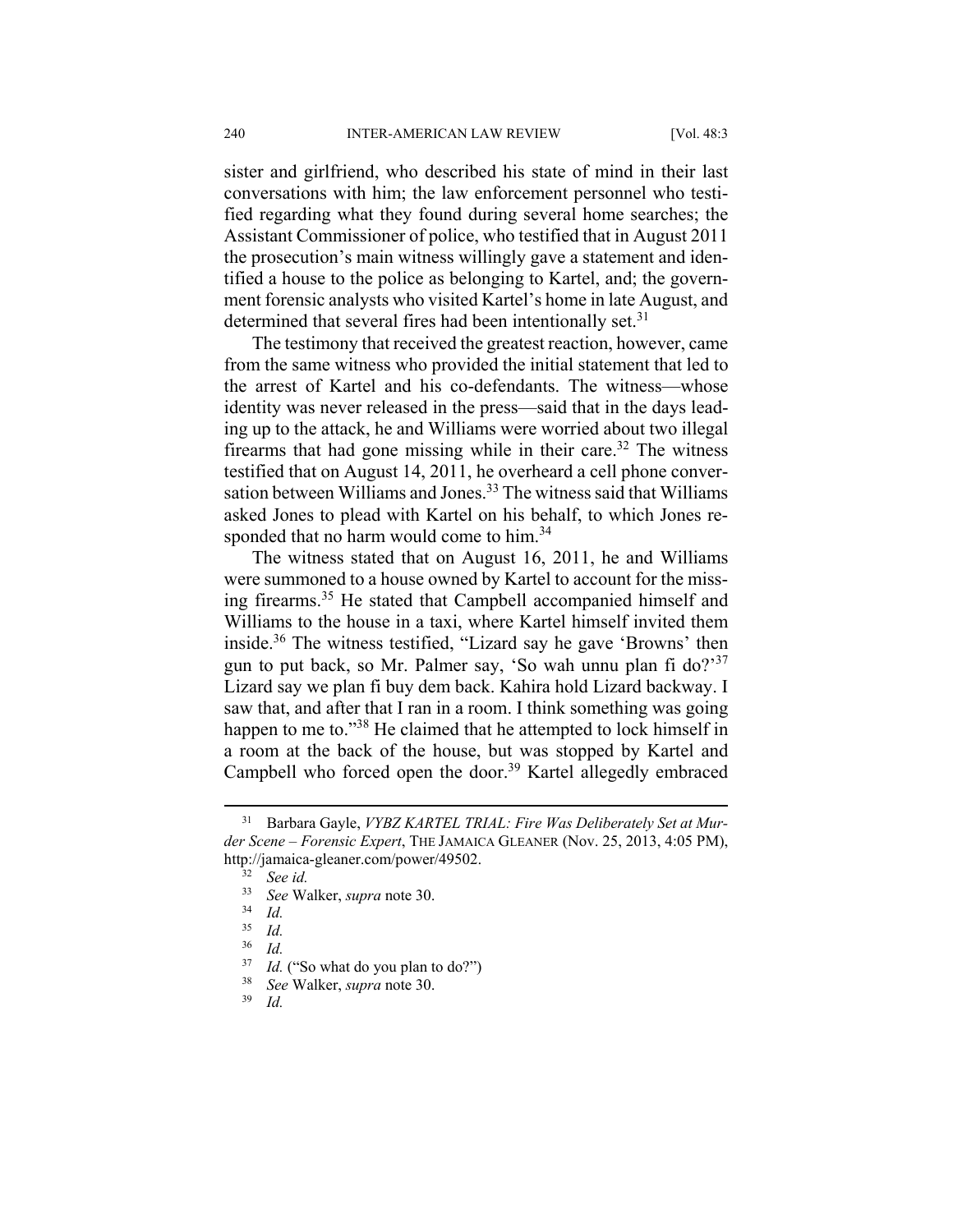him, assured him that everything was alright, and brought him back into the living room. $40$ 

The witness stated that, "mi notice Lizard was on the ground, and him wasn't moving. Kahira was over him and 'Mad Suss' (St. John) was beside him with a block."<sup>41</sup> When asked what kind of block was being held, he described it as the kind of, "block what you use to build."<sup>42</sup>

The witness claimed that he attempted to escape, slipping from Kartel's grasp, jumping over the gate of the property, and running down the road.<sup>43</sup> While running, he heard Kartel shout that everything was all right, and that his (Kartel's) pit bull had bitten him.<sup>44</sup> The witness said that he stopped a taxi and that he and Kartel traveled together to a local hospital, where a physician treated the dog bite.<sup>45</sup> Once they were discharged, Kartel allegedly went to a guesthouse while the witness returned home.<sup>46</sup> The witness testified that once home, he asked Campbell about Williams's status, but was told that, "[if] anybody ask me, mi must tell them say Lizard never come inna the car." $47$ 

In January 2014, Joseph Simmonds, group business risk director for telecommunications company Digicel, was called to testify.<sup>48</sup> Simmonds stated that the police requested that he provide records for calls and text messages made between July 2011 and August 2011 by forty phone numbers—none of the numbers were registered to Kartel or any of his co-defendants.<sup>49</sup>

In response to the police's request, Simmonds prepared a witness statement and provided two discs named "JS1" and "JS2."50

 $\frac{44}{45}$  *Id.* 

 $\frac{45}{46}$  *Id.* 

<sup>48</sup> *See* Walker, *supra* note 30. 49 Paul Henry, *None of 40 Phone Numbers Registered to Kartel,* THE JAMAICA OBSERVER (Jan. 10, 2014), http://www.jamaicaobserver.com/mobile/bu siness/None-of-40-phone-numbers-registered-to-Kartel-and-co-accused\_15757  $745.$ <sup>50</sup> *Id.* 

 $\begin{array}{cc} 40 & Id. \\ 41 & Id. \end{array}$ 

 $\frac{41}{42}$  *Id.* 

 $\frac{42}{43}$  *Id.* 

<sup>43</sup> *See* Walker, *supra* note 30.

 $\frac{46}{47}$  *Id.* 

 $\frac{47}{48}$  *Id.*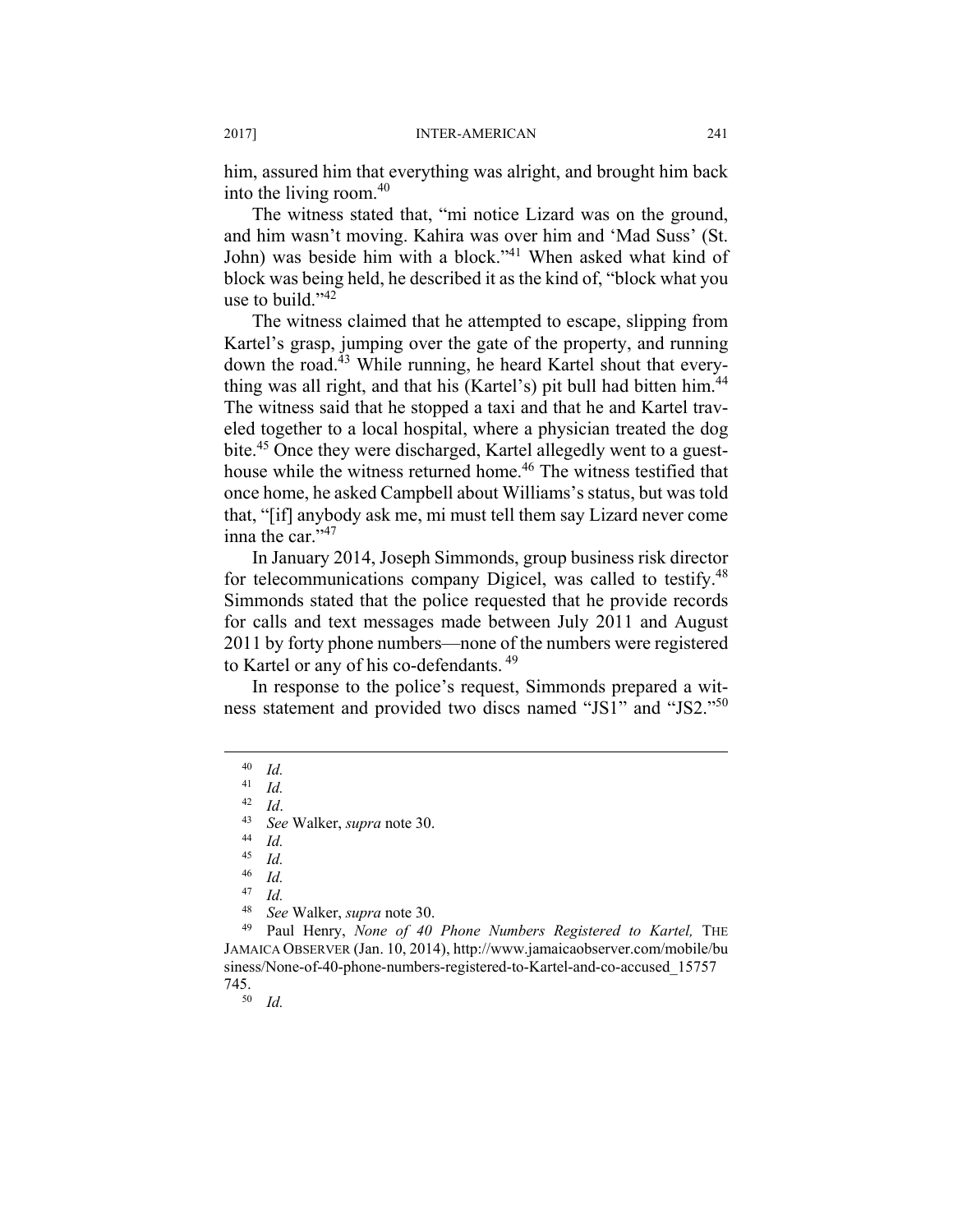JS1, a copy sealed with evidence tape, was to serve as a means of comparing and authenticating any messages introduced at trial.<sup>51</sup> JS2 was a working (and modifiable) copy to be used by the police, prosecution, and defense in preparation for trial.<sup>52</sup>

It was revealed at this point in the trial that JS1 was missing— Simmonds testified that without it, any cell phone data presented to the jury was unverifiable and could not be authenticated.<sup>53</sup> Similarly, Kemar Wilks, the government's digital forensic analyst, testified that he would not be able to vouch for the integrity of any data such as voice notes and videos—contained in JS2.<sup>54</sup> Wilks acknowledged that the information could be manipulated.<sup>55</sup> Despite this testimony, Judge Lennox Campbell ruled that all information relating to the cell phone records would be admissible—in finding the evidence to be relevant, the various cell phone records were attributed to Kartel and the other defendants. 56

Following this ruling, the prosecution entered into evidence data collected from one iPhone and three BlackBerry cell phones.<sup>57</sup> Evidence presented to the jury included, but was not limited to:

**August 14, 2011 Voice Notes:** Nine voice recordings were played for the jurors, even though the prosecution did not offer any evidence identifying the voices or specifying the phone number of the senders or recipients. 58 One recording contained the following statements:

> "den yuh nuh know seh [expletive deleted] Lizard and Wee a go call my phone today an tell me seh dem

 $\frac{51}{52}$  *Id.* 

<sup>52</sup> *See id.* 

<sup>53</sup> *See id.* 

<sup>54</sup> Henry, *supra* note 49.

<sup>55</sup> Paul Henry, *Vybz Kartel Trial: Witness Says he Can't Vouch for Integrity of Electronic Evidence,* THE JAMAICA OBSERVER (Jan. 30, 2014), http://www.jamaicaobserver.com/news/Vybz-kartel-trial-\_15911375. 56 Karyl Walker, *BB Message Tells of 'Lizard' Being Chopped Up and* 

*Thrown Away*, JAMAICA OBSERVER (Jan. 28, 2014), http://www.jamaicaobserv er.com/news/CHILLING-EVIDENCE\_15897491. 57 *Id.* 

<sup>58</sup> *Id*.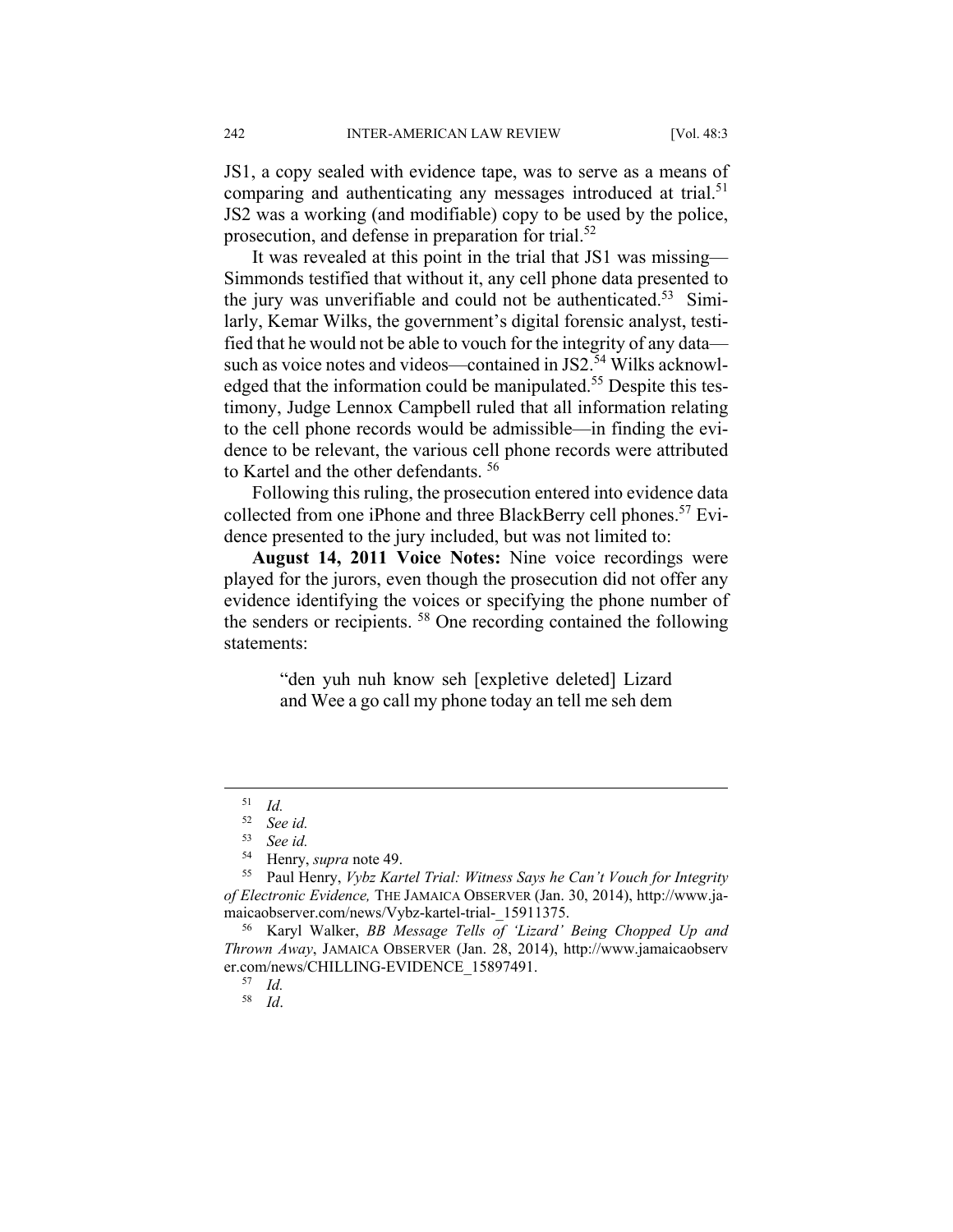cyan find di two [expletives deleted] new shoes<sup>59</sup> dem weh mi gi dem dawg. Seh dem lock dem up inna a house . . . you lock two shoes and cyan find . . . mi [expletive deleted] shoes brethren and a come tell me [expletive deleted] . . . mi jus tell dem seh mek sure mi get mi shoes by eight o'clock  $\dots$ ."<sup>60</sup>

### **August 16, 2011 Text Messages Sent by Shawn Campbell, Kartel's Co-Accused, to Kartel:**

- **3.09 pm – Campbell:** "Mi boss wi haffi get back dem ting deh, mi boss."

- **3.28 am – Campbell:** "Cuz right now, mi not even can sleep, mi boss."

- **3.29 am – Campbell:** "Jah know di likkle time mi close mi eye." <sup>61</sup>

### **August 16, 2011, Text Messages Sent by Shawn Campbell, Kartel's Co-Accused, to (876) 844-5320:**

1.11 pm - Campbell: "Something a gwaan pon di ends and a serious some ting cuz ppl ago ded don't tell mammy nottin."

 <sup>59</sup> Susan Zalkind, *Can Prison Silence the Sound of Vybz Kartel,* VICE MEDIA, LLC. (Apr. 9, 2014, 12:18 PM), http://www.vice.com/read/will-prison-silencevybz-kartel. ("Shoes" is slang for guns.)<br><sup>60</sup> Paul Henry, *Court Hears Damaging Voice Notes in Kartel Trial*, THE

JAMAICA OBSERVER (Jan. 25, 2014), http://www.jamaicaobserver.com/news/Cou rt-hears-damaging-voice-notes-in-Kartel-trial\_15874774. (This roughly translates to: "You know that Lizard and Wee called my phone today and told me that they can't find the two [expletive deleted] new shoes which I gave them. They said they are locked up in a house. You locked two shoes and can't find . . . My [expletive deleted] shoes brethren and now told me [expletive deleted] . . . I just told them to make sure that I get my shoes back by eight o'clock . . . ").<br><sup>61</sup> Barbara Gayle, *Vybz Kartel Trial: Text Messages Detail Plot to Kill*, THE

JAMAICA GLEANER (Jan. 13, 2014. 6:41 PM), http://jamaica-gleaner.com/latest/article.php?id=50516. This roughly translates to:

<sup>-</sup>**3.09 pm – Campbell:** "Boss, we have to get those things, boss."

<sup>-</sup>**3.28 am – Campbell:** "At the moment boss, I'm not even sleeping properly."

<sup>-</sup>**3.29 am – Campbell:** "Lord knows, I've hardly slept at all."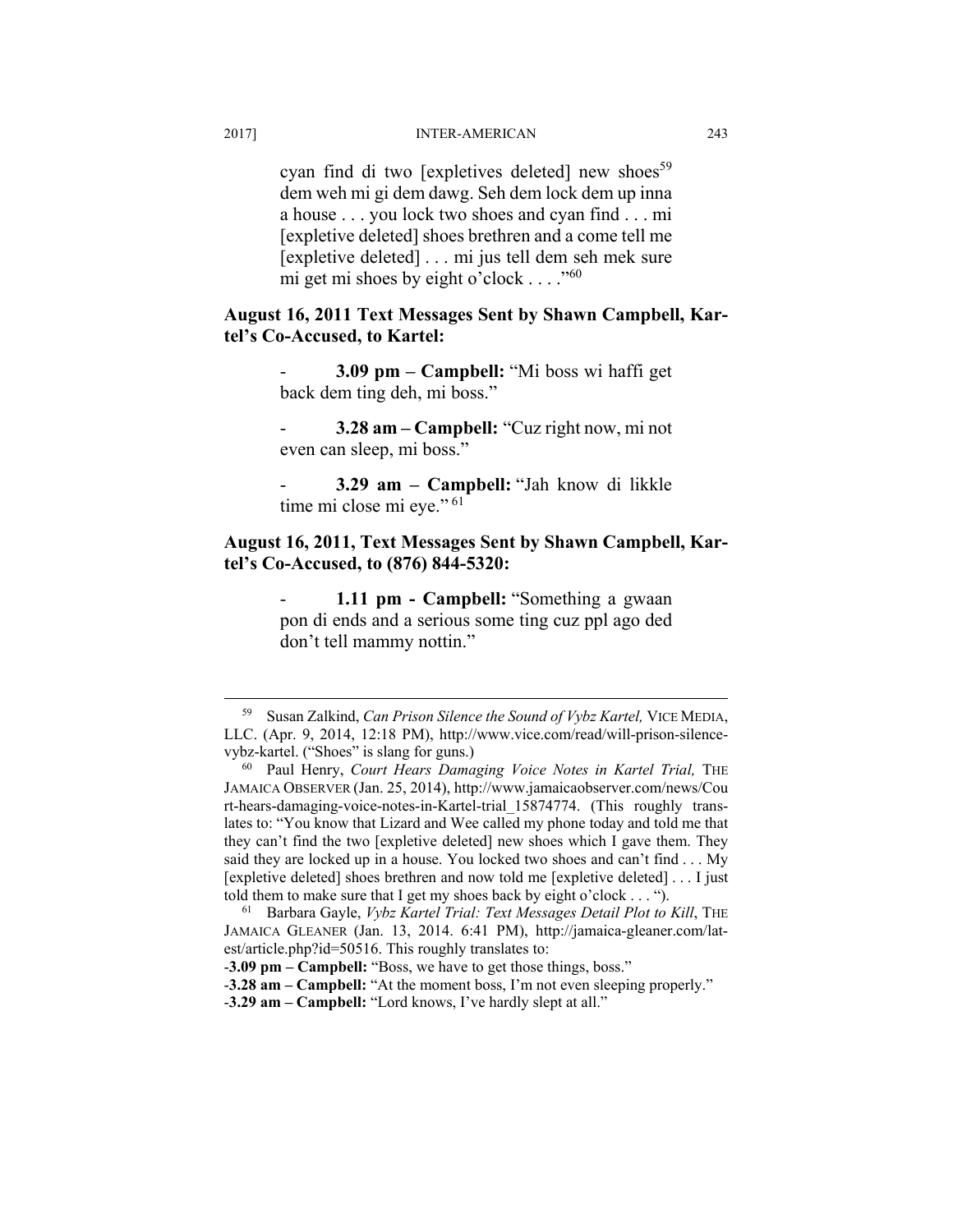1.12 pm - Campbell: "And delete dem txt yah wen mi don txt you."

- **1.20 pm - Campbell**: "No mi gd."

**1.21 pm - Campbell:** "And who tief it ago ded."

- **1.21 pm - Campbell:** "Soon mek yuh know waah go gwaan."

1.43 pm - Campbell: "How much fi deal with every ting fi Lizzy."

- **1.45 pm - Campbell:** "ok." <sup>62</sup>

**August 16, 2011, Text Messages Exchanged Between Williams and Onieka Jackson, his Girlfriend:** 

- **6.53 pm - Williams:** "baby, teacha sen call"

- **6.55 pm - Jackson:** "What are you going to do bbz"

- **6.57 pm - Jackson:** "I couldn't answer, bbz. Sorry"

- **6.58 pm - Williams:** "I'm really SCARED baby, please call police. You have to save me, plz"

- **6.58 pm - Jackson:** "jus u alone?"

 <sup>62</sup> *Id.* This roughly translates to:

<sup>-</sup>**1.11 pm - Campbell:** "Something is happening on the ends and it is quite serious because people are going to die, don't tell mummy anything."

<sup>-</sup>**1.12 pm - Campbell:** "And delete these texts messages after this conversation."

<sup>-</sup>**1.20 pm - Campbell:** "Fine."

<sup>-</sup>**1.21 pm - Campbell:** "And the person who stole it is going to die."

<sup>-</sup>**1.21 pm - Campbell:** "I will soon let you know what is going to happen."

<sup>-</sup>**1.43 pm - Campbell:** "How much will it cost to take care of everythin with respect to Lizzy."

<sup>-</sup>**1.45 pm - Campbell:** "ok."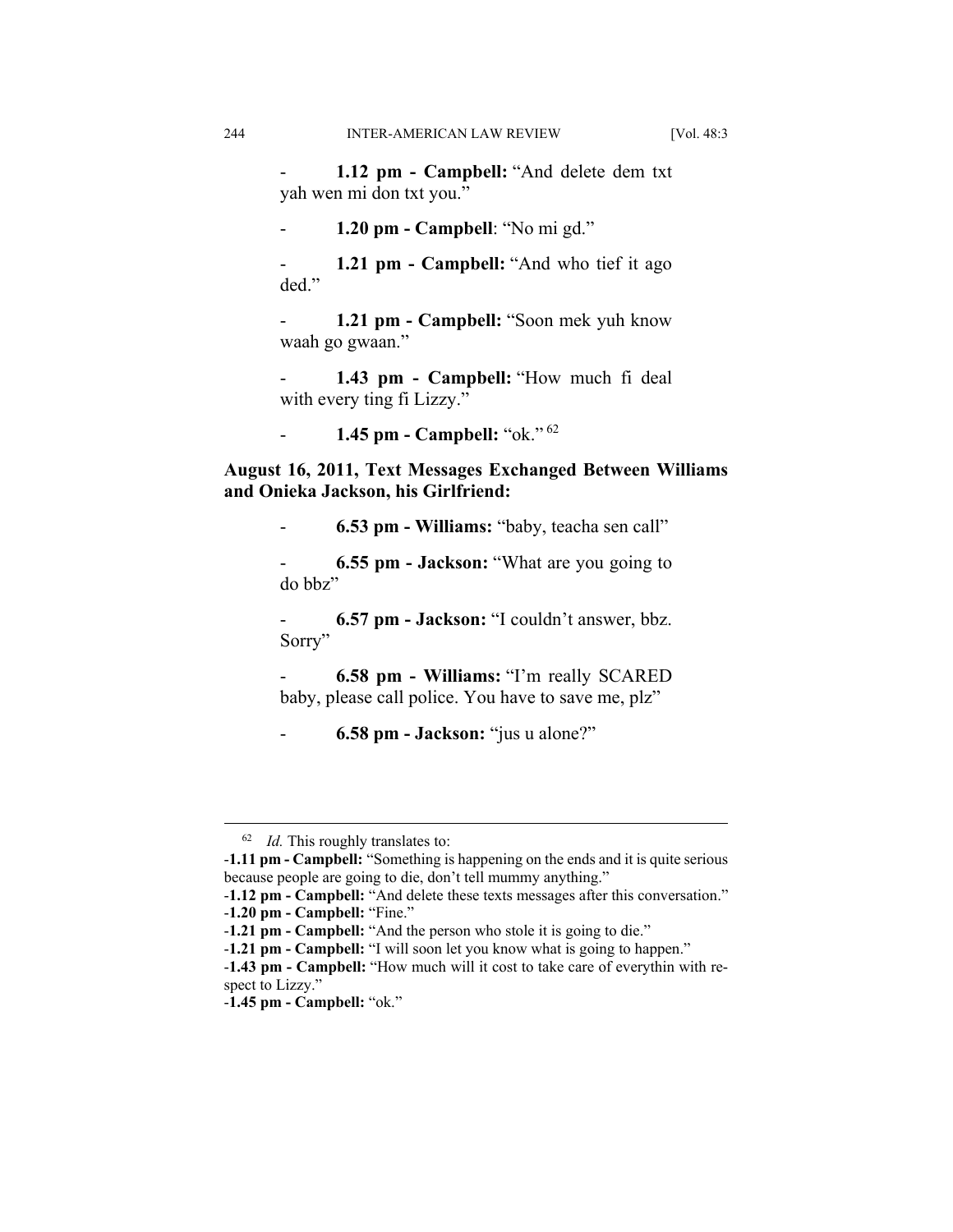- **7.00 pm - Williams:** "Please tell Nadine to call police for me please. U have to do it now, please"

- **7.08 pm - Williams:** "tell dem that Vybz Kartel ago kill we, please baby"

- **7.09 pm - Williams:** "please you have to hurry up"

- **7.11 pm - Williams:** "Shawn can't save we, plz. We in a need a drive go up there"

- **7.13 pm - Jackson:** "baby are u sure? Wats the address, bbz?"

- **7.13 pm - Williams:** "tell Nadine to call the police"

- **7.16 pm - Williams:** "baby, please all mi know a Havendale. Please tell dem fi look for Neepha car"

- **7.18 pm - Williams:** "mi deh a Red Hill Road a go up please please"

- **7.18 pm - Jackson:** "ok baby, i'm praying for u. Yhou tht ntn doesnt happen i will call" [sic]

- **7.20 pm - Williams:** "tell Nadine don't stop. Please call every min"<sup>63</sup>

 <sup>63</sup> *Id.* This roughly translates to:

<sup>-</sup>**6.53 pm - Williams:** "Baby, teacher has sent for me"

<sup>-</sup>**6.55 pm - Jackson:** "What are you going to do babes"

<sup>-</sup>**6.57 pm - Jackson:** "I couldn't answer, babes. Sorry"

<sup>-</sup>**6.58 pm - Williams:** "I'm really SCARED baby, please call police. You have to save me, plz"

<sup>-</sup>**6.58 pm - Jackson:** "Is it just you?"

<sup>-</sup>**7.00 pm - Williams:** "Please tell Nadine to call police for me please. U have to do it now, please"

<sup>-</sup>**7.08 pm - Williams:** "Tell them that Vybz Kartel is going to kill us, please baby" -**7.09 pm - Williams:** "Please, you have to hurry "

<sup>-</sup>**7.11 pm - Williams:** "Shawn can't save us, please. We are in Need's car, were on the way there (in a car)"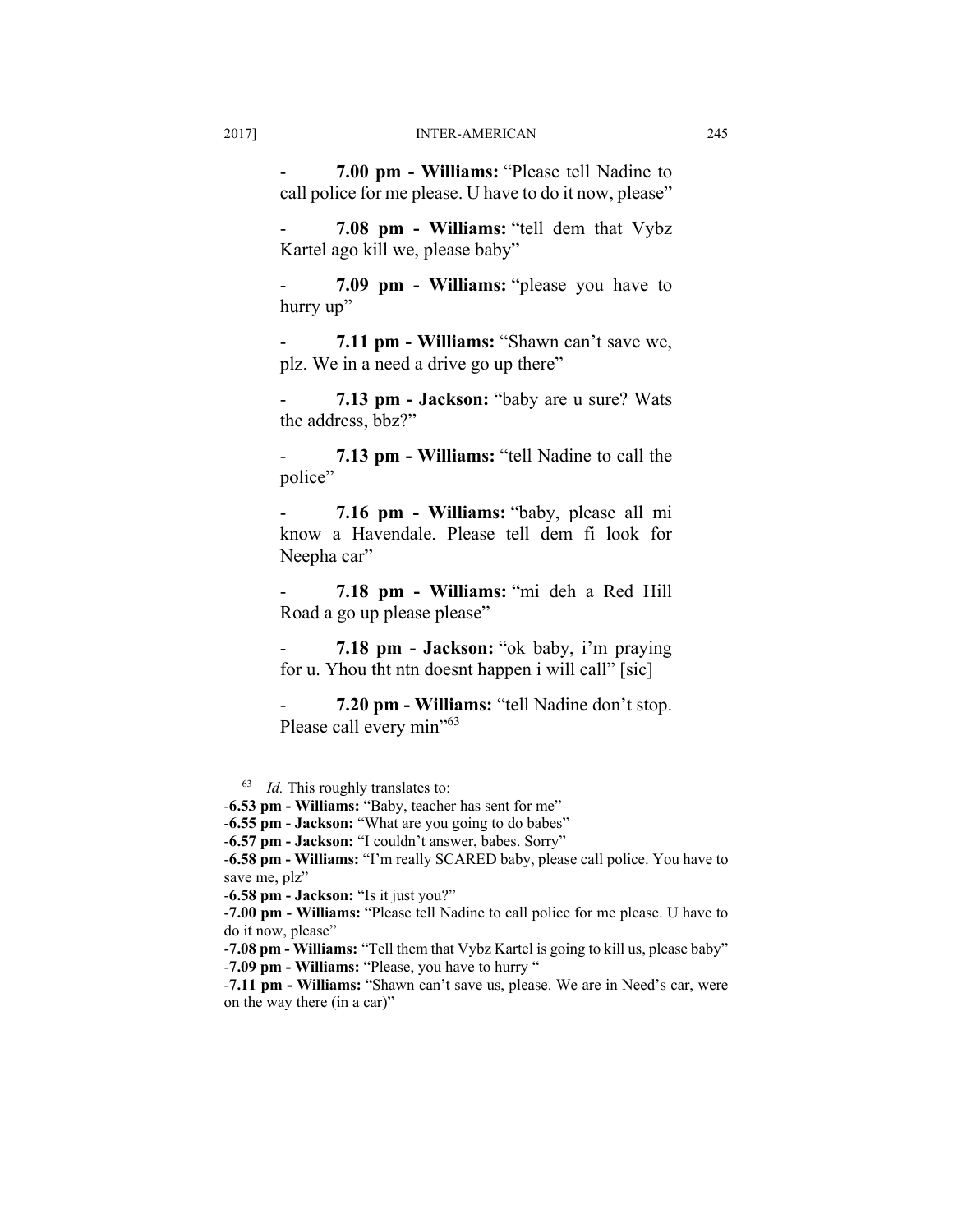August 16, 2011, Video Footage — The prosecution offered a 2 minute 17 second video allegedly recorded at the Havendale house linked to Kartel.<sup>64</sup> While movement of the persons in the video was detectable, their faces remained indistinguishable.<sup>65</sup>

In the beginning of the clip, a man holding a pickaxe stated, "Rocky, yow hear we me say a dis me ago use and kill him enuh."66

#### **Other voices in the video were heard saying:**

- "Chop him inna him neck."
- "Hold him down and cut him throat."
- "Stab him inna him neck."
- "You have a knife?"
- "Me nuh have no knife."
- "You have a gun?"
- "Me nuh have no gun."

- "How unnu a par wid the Worl' Boss and nuh have nutten?"<sup>67</sup>

1

<sup>-</sup>**7.13 pm - Jackson:** "Baby are u sure? What's the address, babes?"

<sup>-</sup>**7.13 pm - Williams:** "Tell Nadine to call the police"

<sup>-</sup>**7.16 pm - Williams:** "Baby please, the only thing I know is that we're going to Havendale. Please tell them to look for Neepha's car"

<sup>-</sup>**7.18 pm - Williams:** "I am at Red Hill's Road, we're on the way, please"

<sup>-</sup>**7.18 pm - Jackson:** "Ok baby, I'm praying for u. Yhou tht ntn doesnt happen I will call" [sic]<br><sup>64</sup> Walker, *supra* note 56.<br><sup>65</sup> *Id*.

<sup>&</sup>lt;sup>66</sup> *Id*. This roughly translates to, "Rocky, you hear what I am saying this I am going to use and kill him you know."

 $67$  This roughly translates to, "How are you hanging with the World Boss and don't have nothing?"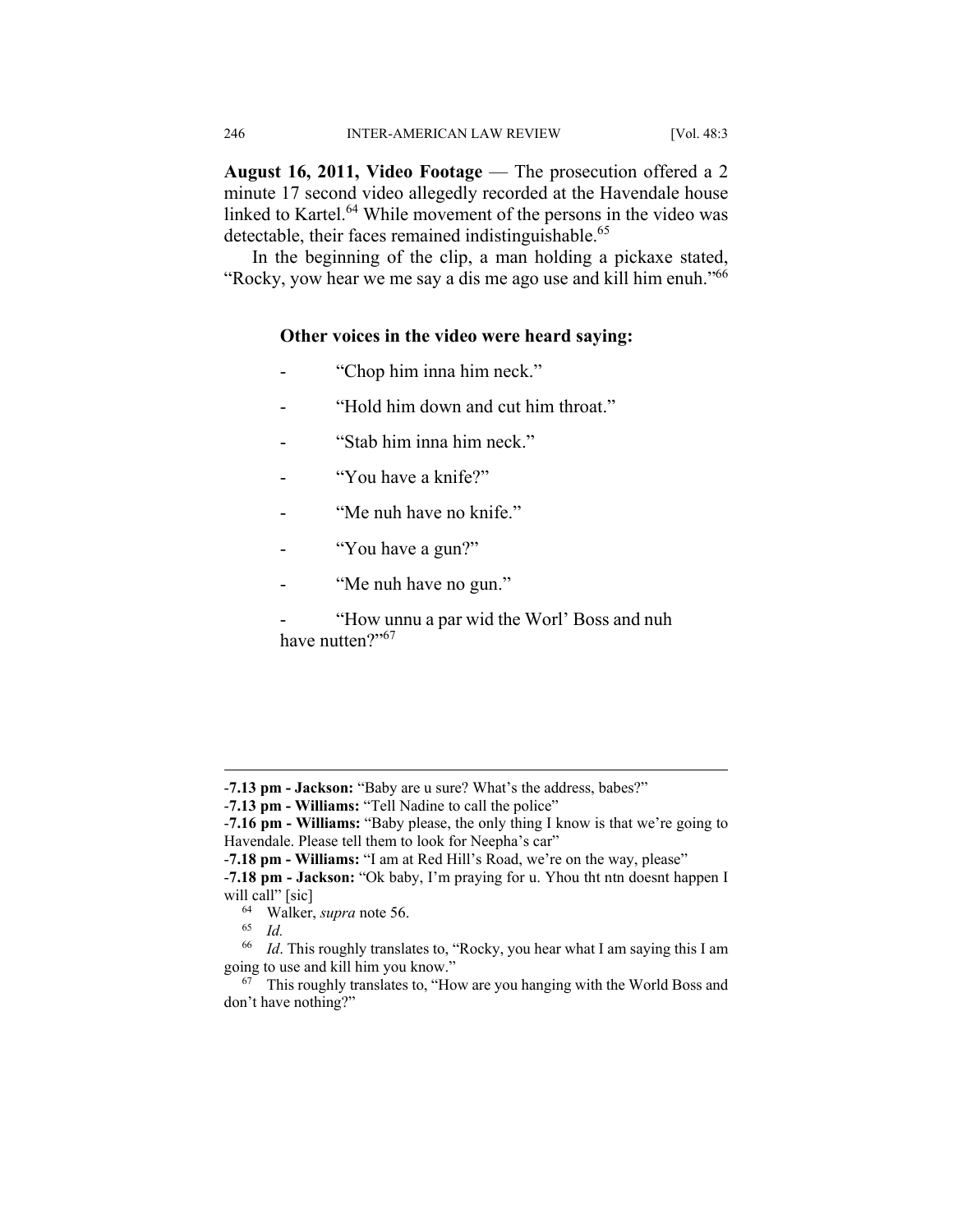"You nuh haffi swing it so hard and mek it ketch me<sup>"68</sup>

"Weh Wee deh? Me want him see wha a go gwaan, is him a go die anyhow him keep up any likkle f . . . . .y again. Weh Wee? Weh Wee?"<sup>69</sup>

## **August 19, 2011, Text Message Sent By Kartel:**

"Tween me an u a chop we chop up the bwoy" Lizard fine fine and dash him way inuh. As long as u live dem can never find him"

"Yeah man a mince meat dat."

"Me tell Shawn say him haffi buy dem back and mi still gi him a new 45 weh me just get fi watch him head and me tell him say any man missin dis same treatment."

"Member say a me name WORL BOSS so a mi dem a go send fah. But only 'wee' or 'Shawn can sink we so we haffi watch if police ago pick dem up."

- "Forensic and Crime Scene de a Havendale a look blood sample and DNA."

"Dawg a bare  $f \dots y$  me ago tek weh meself pan a boat or somn. It look serious as f . . . "

"From you a do crime you ever see forensic get involve like this?"

"Me deh far dats if anything me can leave."

"If me haffi lef di island fast you can assist me?"

 <sup>68</sup> This roughly translates to, "You don't have to swing it so hard and make it catch me." 69 Walker, *supra* note 56. This roughly translates to, "Where Wee is? I want

him to see what going to happen, he'll die anyhow he keeps up any little f . . . .y again. Where Wee is? Where Wee?"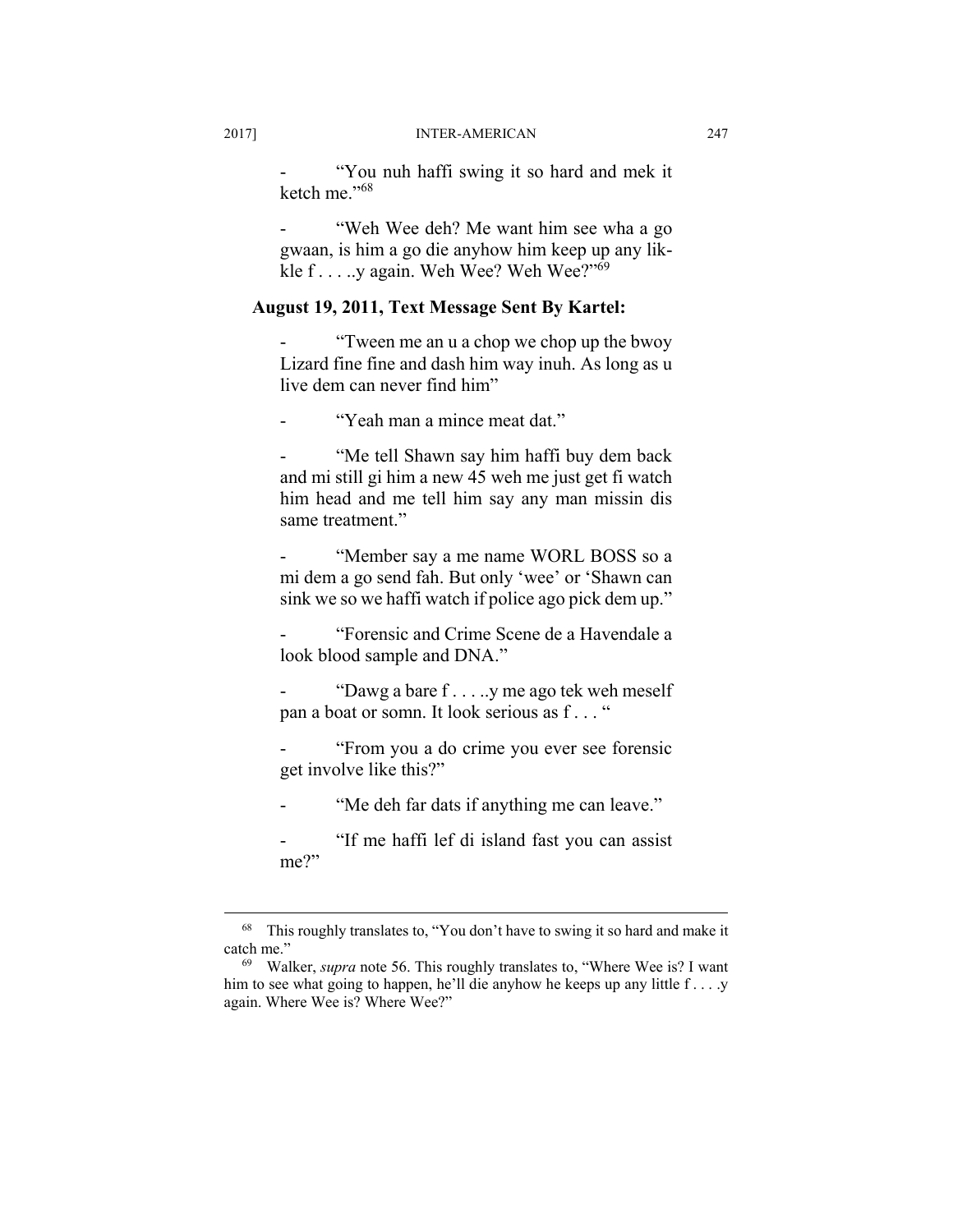"U have a link that can make me lef the island fast?"

"Yeah by boat."

"Make me know before it get too hot."<sup>70</sup>

During the defense's cross-examination of prosecution witness Sergeant Patrick Linton, it was revealed that the cell phone attributed to Kartel had been used to make several phone calls while in police custody.<sup>71</sup> Linton did not have an explanation for this event, and stated that the phone was stored in the police exhibit locker, but admitted that the key was left on top of the locker.<sup>72</sup> He testified that he could not confirm whether the phone's integrity had been compromised as a result of this event.<sup>73</sup>

As the trial closed in February, the prosecution asked the jurors to consider the apparent arrogance showcased by Kartel, as reflected

-"Yeah, by boat."

 <sup>70</sup> *Id*. This roughly translates to:

<sup>-&</sup>quot;Between you and me, we chopped up the boy Lizard into very fine pieces and discarde the body. As long as you're alive they can never find him."

<sup>-&</sup>quot;Yes man, that's minced meat."

<sup>-&</sup>quot;I told Shawn that he has to buy them back and I even gave him a new 45 (pistol) which I had just received for his protection and I told him that if any went missing, this would be the treatment."

<sup>-&</sup>quot;Remember that my name is WORDL BOSS so it's me they are going to pick up. But only 'wee' or 'Shawn can sink so we have to watch if police are going to pick them up."

<sup>-&</sup>quot;Forensic and Crime Scene are in Havendale looking for blood samples and DNA."

<sup>-&</sup>quot;Man, a lot is happening. I'm getting away from here on a boat or something. It look's really serious"

<sup>-&</sup>quot;Ever since you've been involved in crime, have you ever seen forensic get involved like this?"

<sup>-&</sup>quot;I am far away, so that if things get hot I can leave."

<sup>-&</sup>quot;If I have to leave the island quickly, can you assist me?"

<sup>-&</sup>quot;Do you have any connections that could facilitate me leaving the island quickly?"

<sup>-&</sup>quot;Let me know before it gets too hot." 71 *VYBZ KARTEL MURDER TRIAL: Blackberry Used While In Police Possession*, DANCEHALL HIPHOP (Jan. 29, 2014), https://dancehallhiphop.com/2014/ 01/29/vybz-kartel-murder-trial-blackberry-used-while-in-police-possession/. 72 *Id.* 

<sup>73</sup> *Id.*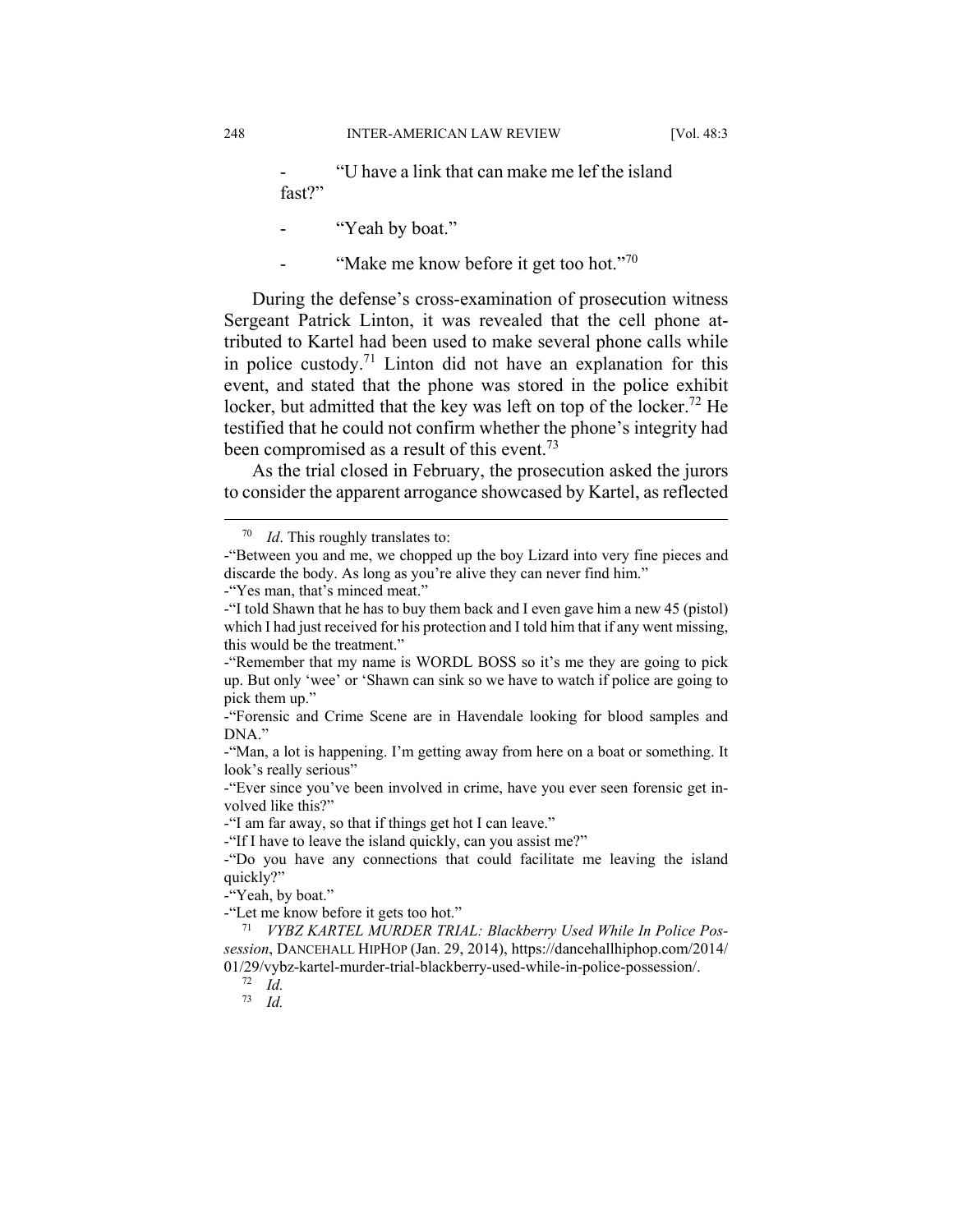in the cell phone evidence.<sup>74</sup> In their own closing arguments, the various defense attorneys described the prosecution's case as having too many gaping holes, such as a 15-minute window during the timeline of the events where the victim's cell phone was recorded as being in another parish.<sup>75</sup> The defense presented the jury with the theory that the police used the phone to fabricate text messages while in their custody, such as the message claiming the victim was chopped finely.76

The trial culminated on March 13, 2013, when a ten-to-one jury found Kartel guilty of the murder of Clive 'Lizard' Williams.77 Kartel has been sentenced to life in prison, with the condition that he serve 35 years before becoming eligible for parole.<sup>78</sup> Three of Kartel's co-accused, Shawn 'Shawn Storm' Campbell, Kahira Jones, and Andre St. John, had also been found guilty and were also sentenced to life in prison.<sup>79</sup> The verdict was delivered after a 65-day trial, making it the longest in Jamaica's history.<sup>80</sup>

#### DISCUSSION

The announcement of Kartel's sentence was met with outrage and indignation from those who had supported him. Many Jamaicans have vocalized their belief that the entire prosecution against the artiste stemmed out of a police vendetta against dancehall artistes. The best articulation of the position of those who believed that Kartel was pre-judged based on his music and image, is offered by literary and cultural studies professor, Dr. Carolyn Cooper:

 <sup>74</sup> Barbara Gayle, *World Boss Says Nothing Can Happen To Him' — Prosecution Tells Jury to Note Kartel's Arrogance*, THE JAMAICA GLEANER (Feb. 21, 2014, 12:00 AM), http://jamaica-gleaner.com/gleaner/20140221/lead/lead4.html. 75 Barbara Gayle, *Prosecution Case Full of Holes, Says Defence in Kartel* 

*Matter*, THE JAMAICA OBSERVER (Feb. 25, 2014, 12:00 AM), http://jamaica-glea

ner.com/gleaner/20140225/lead/lead5.html.<br><sup>76</sup> Barbara Gayle, *VYBZ KARTEL TRIAL: Police Accused of 'Malicious Intent' to Mislead*.,THE JAMAICA OBSERVER (Feb. 25, 2014, 12:25 PM), http://jamaica-gleaner.com/latest/article.php?id=51316. 77 Barbara Gayle, *Vybz Kartel Sentenced to Life in Prison, to Serve 35 Years* 

*Before Parole,* THE JAMAICA GLEANER (Apr. 3, 2014, 11:24 AM), http://jamaicagleaner.com/latest/article.php?id=52072.<br><sup>78</sup> *Id.*<br><sup>79</sup> *Id.* 

 $\frac{79}{80}$  *Id.* 

<sup>80</sup> *See id.*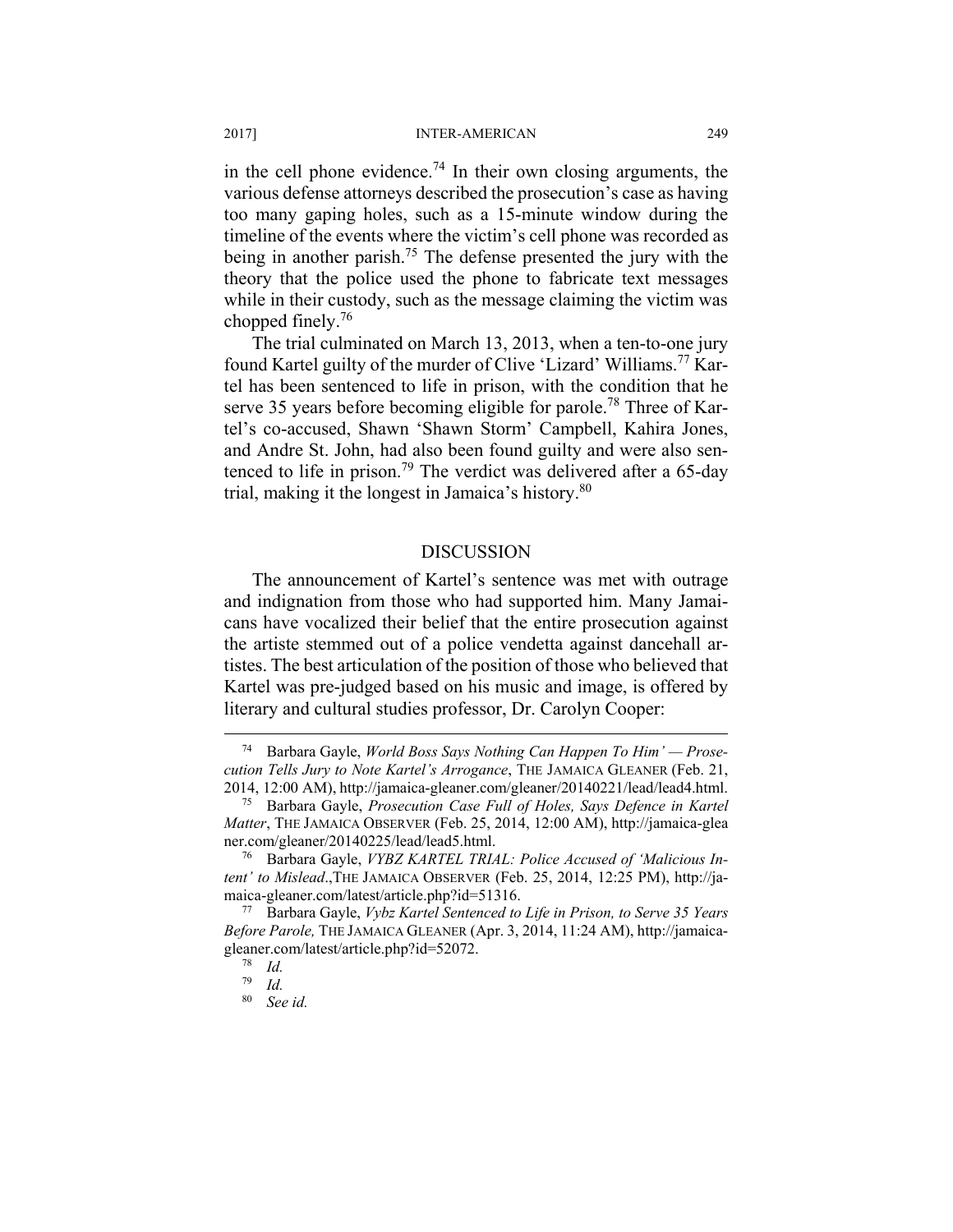Life often imitates art. And Kartel's lyrics, however clever, can also be quite deadly. Much blood and gore, like many a Hollywood film! A man who deejays about gun violence must be a gunman in exactly the same way that the author of a crime novel must be a criminal. Not quite. In the respectable worlds of literature and film, we don't assume that the author is identical with her or his fictional characters. We know better than that.

Not so for dancehall culture. We do not allow DJs the luxury of role play and artistic freedom. The same people who danced merrily to Buju Banton's Driver soon decided that the song was autobiographical when the DJ got arrested and charged with intent to distribute cocaine. 'Seet deh! 'Im done confess.' Why would he? In exactly the same way, we perversely refuse to concede the possibility that 'Vybz Kartel' is a persona, a mask worn by an actor to project a fabricated character.

As a consequence, it is not Adidja Palmer who has been on trial for murder. It is Vybz Kartel. I wonder if the media's insistence on calling Adidja Palmer by his stage name may not have been prejudicial. Has Adidja Palmer's right to be presumed innocent perhaps been violated by the constant assertion that his 'real' identity is actually Vybz Kartel? Has Adidja Palmer been proven guilty beyond reasonable doubt? Or is it the cardboard cutout, Vybz Kartel?<sup>81</sup>

Whether or not Dr. Cooper's beliefs are true, the idea that law enforcement has been scrutinizing artistes for their music may have been already corroborated. After Kartel's arrest, the Jamaica Constabulary Force issued a statement explaining that, "[w]e have an interest in at least 10 other members of the entertainment industry, some of whom have been implicated in a number of murders and

 <sup>81</sup> Carolyn Cooper, *Kartel: Beyond Reasonable Doubt?,* THE JAMAICA GLEANER (Mar. 16, 2014. 12:00 AM), http://jamaica-gleaner.com/gleaner/2014 0316/cleisure/cleisure3.html.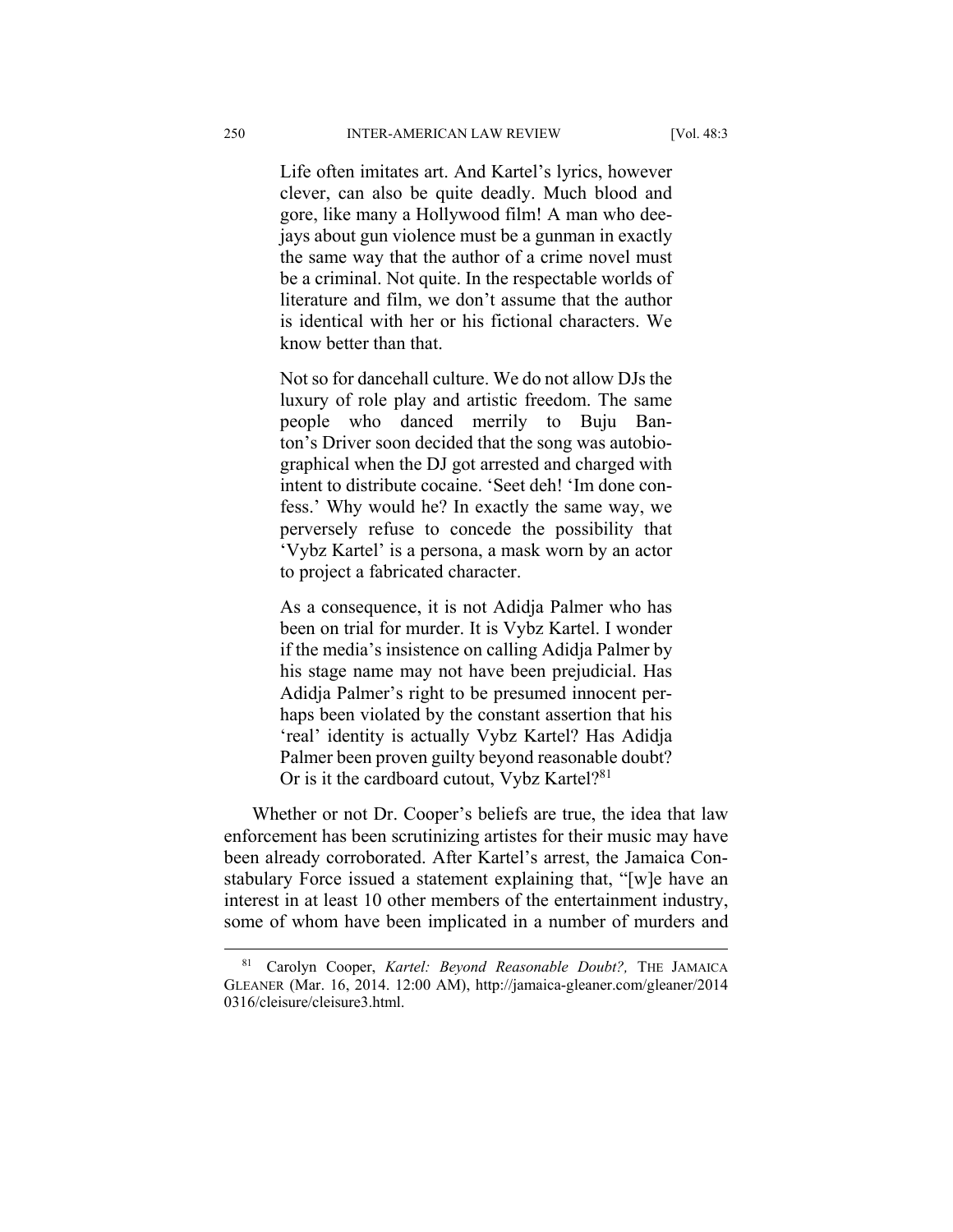shootings."<sup>82</sup> The unidentified entertainers were said to have strong connections to major criminal gangs in the island, and that some have been implicated in gunrunning.<sup>83</sup>

Ironically, one prominent dancehall artiste disagrees with the idea that it is the police who have a vendetta against dancehall artistes. Anthony Moses David, also known as 'Beenie Man' and the King of Dancehall, has publicly dismissed the idea that it is the Jamaican police force which profiles dancehall artistes—instead, he described officers as liking "to vibe and flex with us."84 Rather, Beenie Man believes that it is politicians who publicly target dancehall artistes.<sup>85</sup> In his opinion, "they don't like that we live in the big houses and drive big cars and live beside the Prime Minister."86 Expressing further anger at the government's attitude towards politicians, the artiste has stated that:

> The present state of dancehall is that the government think[s] they have it on  $lock^{87}$ ... But you don't have anything on lock. The only way you can have Jamaica on lock is to give the people what they want. People need to enjoy themselves after a hard week work. On a weekend you can't have dance a lock off<sup>88</sup> one or two o'clock.<sup>89</sup>

One does not have to dig very deeply to determine whether politicians believe that dancehall music is associated with the perver-

 <sup>82</sup> Glenroy Sinclair, *Kartel Jailed — Entertainer Faces Ganja Charges,* THE JAMAICA GLEANER (Oct. 1, 2011, 12:00 AM), http://jamaica-gleaner.com/gleaner /20111001/lead/lead1.html?utm\_source=twitterfeed&utm\_medium=twitter.

<sup>83</sup> *Id.* 

<sup>84</sup> *Government Accused of Targeting Dancehall Artistes,* RJR NEWS (June 22, 2014, 3:06 PM), http://rjrnewsonline.com/local/government-accused-of-targetting-dancehall-artistes. 85 *Id.* 

 $rac{86}{87}$  *Id.* 

<sup>&</sup>lt;sup>87</sup> "On lock" is a colloquial term synonymous with "under control." Referring to legislation and city ordinances requiring permits issued for parties to stipulate a 2:00 AM end time. Police enforce these rules by arriving at the parties and shutting off the music due to noise violations. 89 *Beenie Man Blast Jamaican Government for Fighting Dancehall,* URBAN

ISLANDZ (June 15, 2013), http://urbanislandz.com/2013/06/15/beenie-man-blastjamaican-government-for-fighting-dancehall-video/.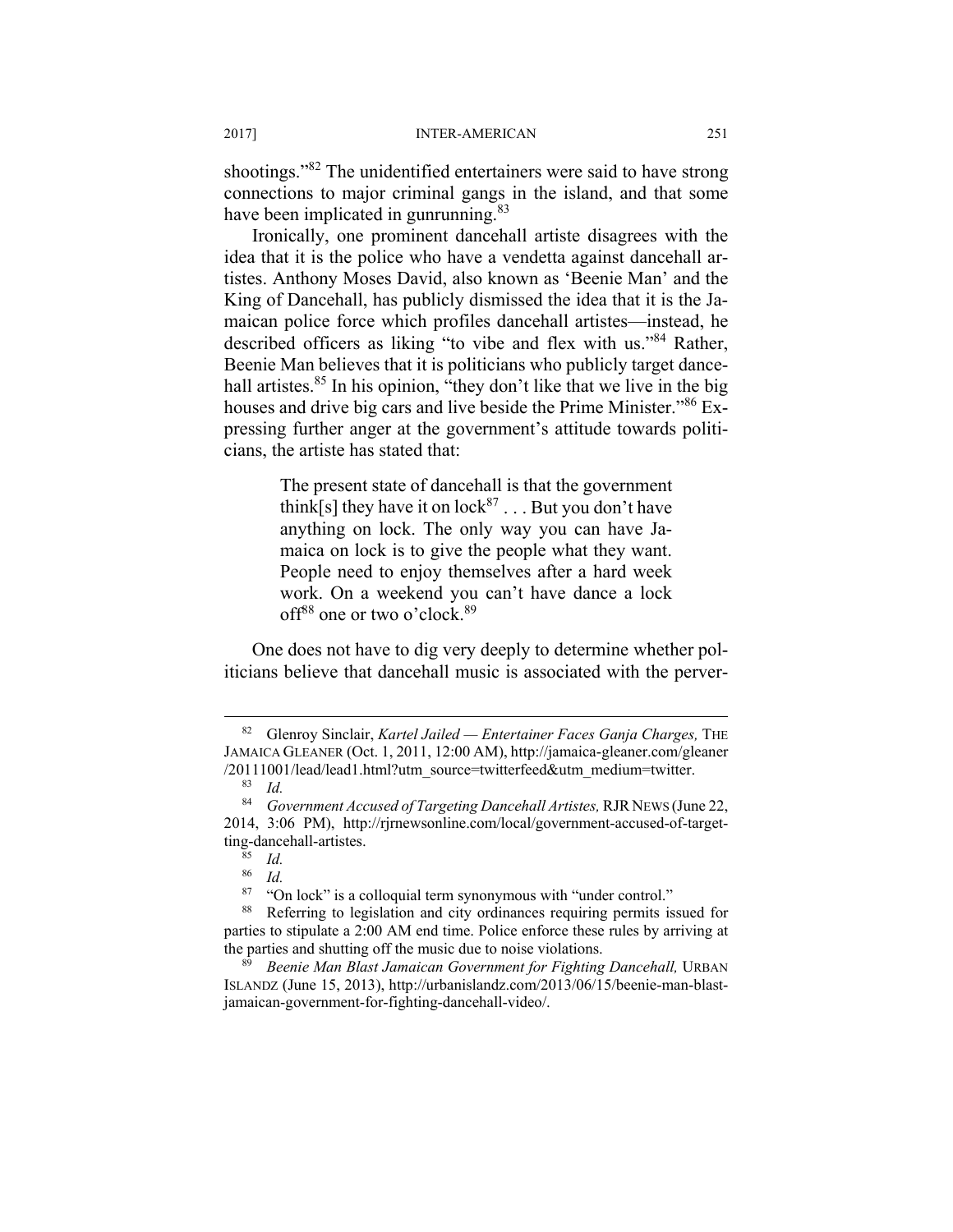sion of justice. In the same month that the damaging cell phone evidence was allowed into Kartel's trial, Peter Bunting, National Security Minister, explicitly described how popular culture hampers government's efforts to fight crime.<sup>90</sup> The politician opined that Jamaicans seemed to love an anti-authoritarian element in their culture. $91$ 

In defense of the view that dancehall music encourages crime, Bunting used the St. James 'Lottery Scam' as an example.<sup>92</sup> The lottery scam refers to a scheme originating in 2006, where individuals would place calls to persons living in the United States—particularly elderly residents of Maine, New Hampshire, and Vermont—and falsely announce that they had won a lottery, but needed to submit processing fees to recover the award.<sup>93</sup> The scheme skyrocketed, generating approximately \$30 million USD, and catching the interest of gangs who saw it as an opportunity to extort the scammers.<sup>94</sup> The violence surrounding the scamming enterprise has been linked to the deaths, since 2006, of more than 400 persons in the parish, which is home to the world famous tourist city of Montego Bay, including an elderly American citizen.<sup>95</sup>

Bunting highlighted dancehall's support for the crime scheme by quoting none other than Kartel in his song titled "Reparation." Specifically, the song states: "Big up every scammer, weh mek U.S. dollar, build up di house fi you mama, western union people fi give we more honor . . . every ghetto youth fi ah live like Tony Montana, presidential like Barrack Obama."96 The song was banned from radio stations in 2012, presumably for the reasons articulated by Bunting, who called it, "an amazing piece of propaganda for scammers."97

 <sup>90</sup> Corey Robinson, *Dancehall pushing crime — Bunting*, THE JAMAICA OBSERVER (Jan. 13, 2013), http://www.jamaicaobserver.com/news/Dancehallpushing-crime---Bunting\_13362231. 91 *Id.* 

<sup>92</sup> *Id.*

<sup>93</sup> Tyrone Reid, *Customs Squeezes Scammers—Sharp Dip in Seizures of Lottery Scam,* THE JAMAICA GLEANER (Oct. 20, 2013, 12:00 AM), http://jamaica-gle aner.com/gleaner/20131020/lead/lead1.html.<br><sup>94</sup> Id.<br><sup>95</sup> Pohinson sunga pote 90

<sup>95</sup> Robinson, *supra* note 90. 96 VYBZ KARTEL, *Reparation* (Adidjahiem Records 2012). 97 Robinson, *supra* note 90.